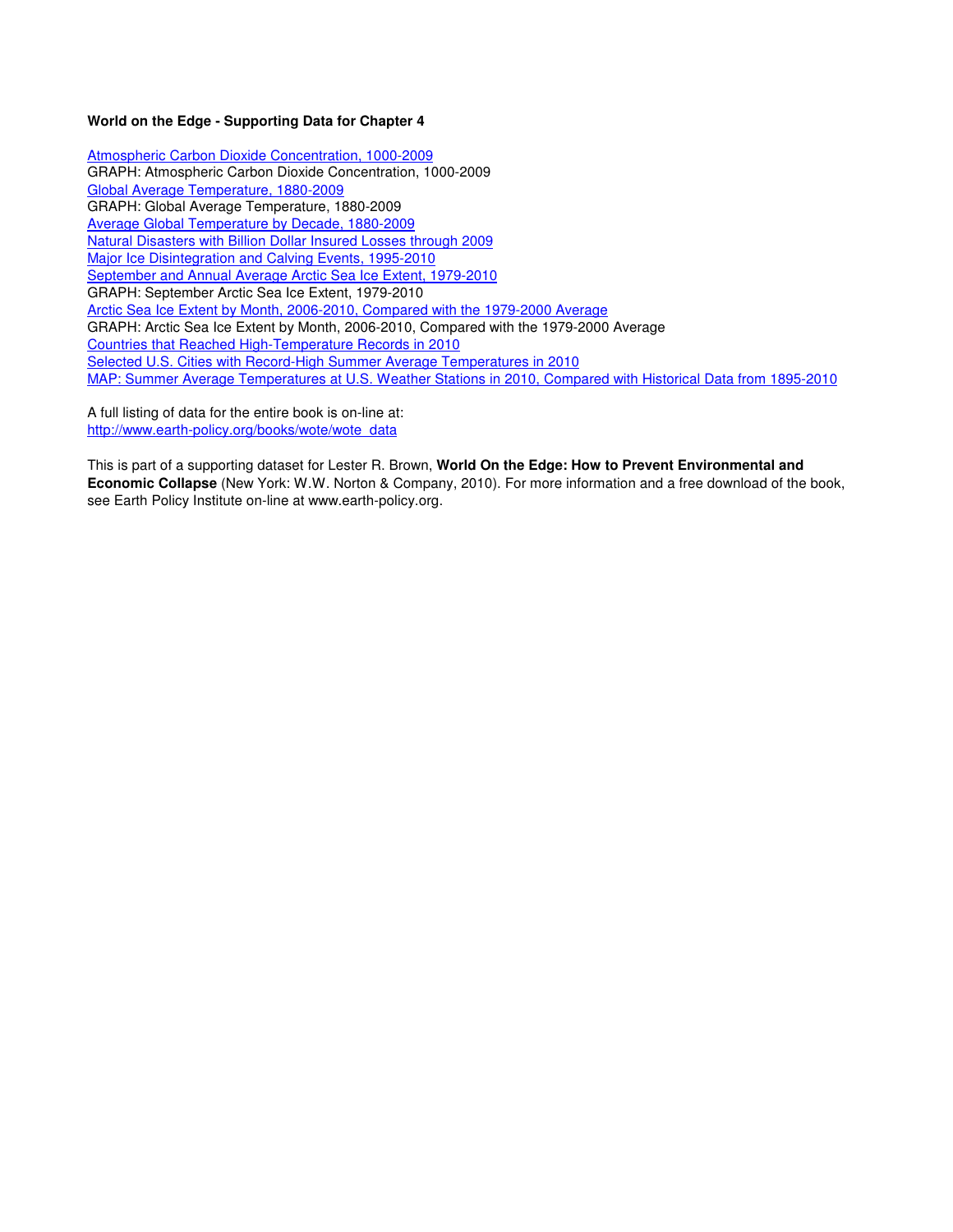# **Atmospheric Carbon Dioxide Concentration, 1000-2009**

| Year         | Concentration               |
|--------------|-----------------------------|
|              | Parts Per Million by Volume |
|              |                             |
| 1000         | 277.0                       |
| 1001         | 277.0                       |
| 1002         | 277.0                       |
| 1003         | 277.0                       |
| 1004         | 277.0                       |
| 1005         | 277.1                       |
| 1006         | 277.1                       |
| 1007         | 277.1                       |
| 1008         | 277.1                       |
| 1009         | 277.1                       |
| 1010         | 277.1                       |
| 1011         | 277.1                       |
| 1012         | 277.1                       |
| 1013         | 277.1                       |
| 1014         | 277.1                       |
| 1015         | 277.2                       |
| 1016         | 277.2                       |
| 1017         | 277.2                       |
| 1018         | 277.2                       |
| 1019         | 277.2                       |
| 1020         | 277.2                       |
| 1021         | 277.2                       |
| 1022         | 277.2                       |
| 1023         | 277.2                       |
| 1024         | 277.2                       |
| 1025         | 277.3                       |
| 1026         | 277.3                       |
| 1027         | 277.3                       |
| 1028         | 277.3                       |
| 1029         | 277.3                       |
| 1030         | 277.3                       |
| 1031         | 277.3                       |
| 1032         | 277.3                       |
| 1033         | 277.3                       |
| 1034         | 277.3                       |
| 1035         | 277.4                       |
|              | 277.4                       |
| 1036<br>1037 | 277.4                       |
|              | 277.4                       |
| 1038         | 277.4                       |
| 1039         | 277.4                       |
| 1040         |                             |
| 1041         | 277.4                       |
| 1042         | 277.4                       |
| 1043         | 277.4                       |
| 1044         | 277.4                       |
| 1045         | 277.5                       |
| 1046         | 277.5                       |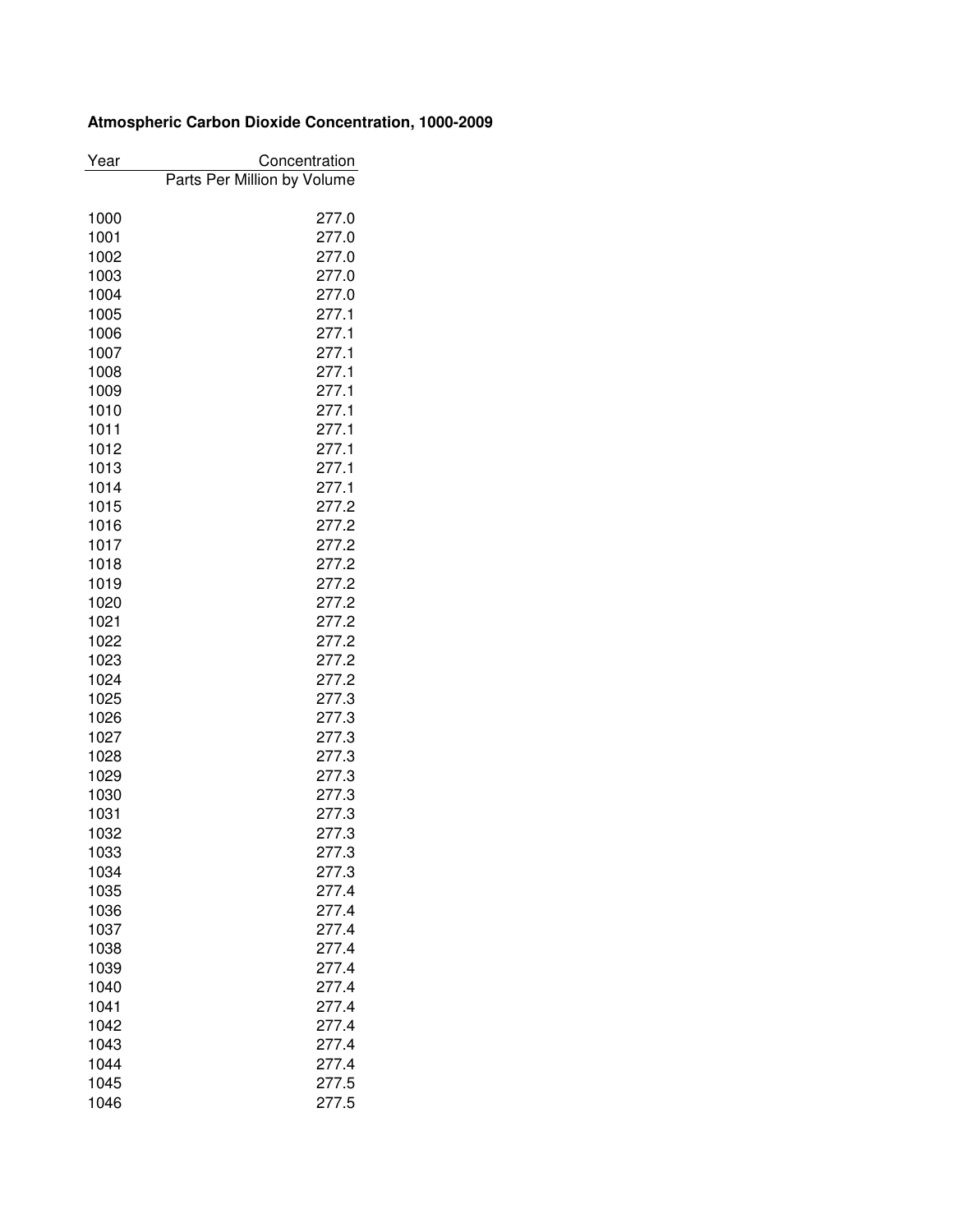| 1047 | 277.5 |
|------|-------|
| 1048 | 277.5 |
| 1049 | 277.5 |
| 1050 | 277.5 |
| 1051 | 277.5 |
| 1052 | 277.6 |
| 1053 | 277.6 |
| 1054 | 277.6 |
| 1055 | 277.7 |
| 1056 | 277.7 |
| 1057 | 277.7 |
| 1058 | 277.7 |
| 1059 | 277.8 |
| 1060 | 277.8 |
| 1061 | 277.8 |
| 1062 | 277.9 |
| 1063 | 277.9 |
| 1064 | 277.9 |
| 1065 | 278.0 |
| 1066 | 278.0 |
| 1067 | 278.0 |
| 1068 | 278.0 |
| 1069 | 278.1 |
| 1070 | 278.1 |
| 1071 | 278.1 |
| 1072 | 278.2 |
| 1073 | 278.2 |
| 1074 | 278.2 |
| 1075 | 278.3 |
| 1076 | 278.3 |
| 1077 | 278.3 |
| 1078 | 278.3 |
| 1079 | 278.4 |
| 1080 | 278.4 |
| 1081 | 278.4 |
| 1082 | 278.5 |
| 1083 | 278.5 |
| 1084 | 278.5 |
| 1085 | 278.6 |
| 1086 | 278.6 |
| 1087 | 278.6 |
| 1088 | 278.6 |
| 1089 | 278.7 |
| 1090 | 278.7 |
| 1091 | 278.7 |
| 1092 | 278.8 |
| 1093 | 278.8 |
| 1094 | 278.8 |
| 1095 | 278.9 |
| 1096 | 278.9 |
| 1097 | 278.9 |
| 1098 | 278.9 |
|      |       |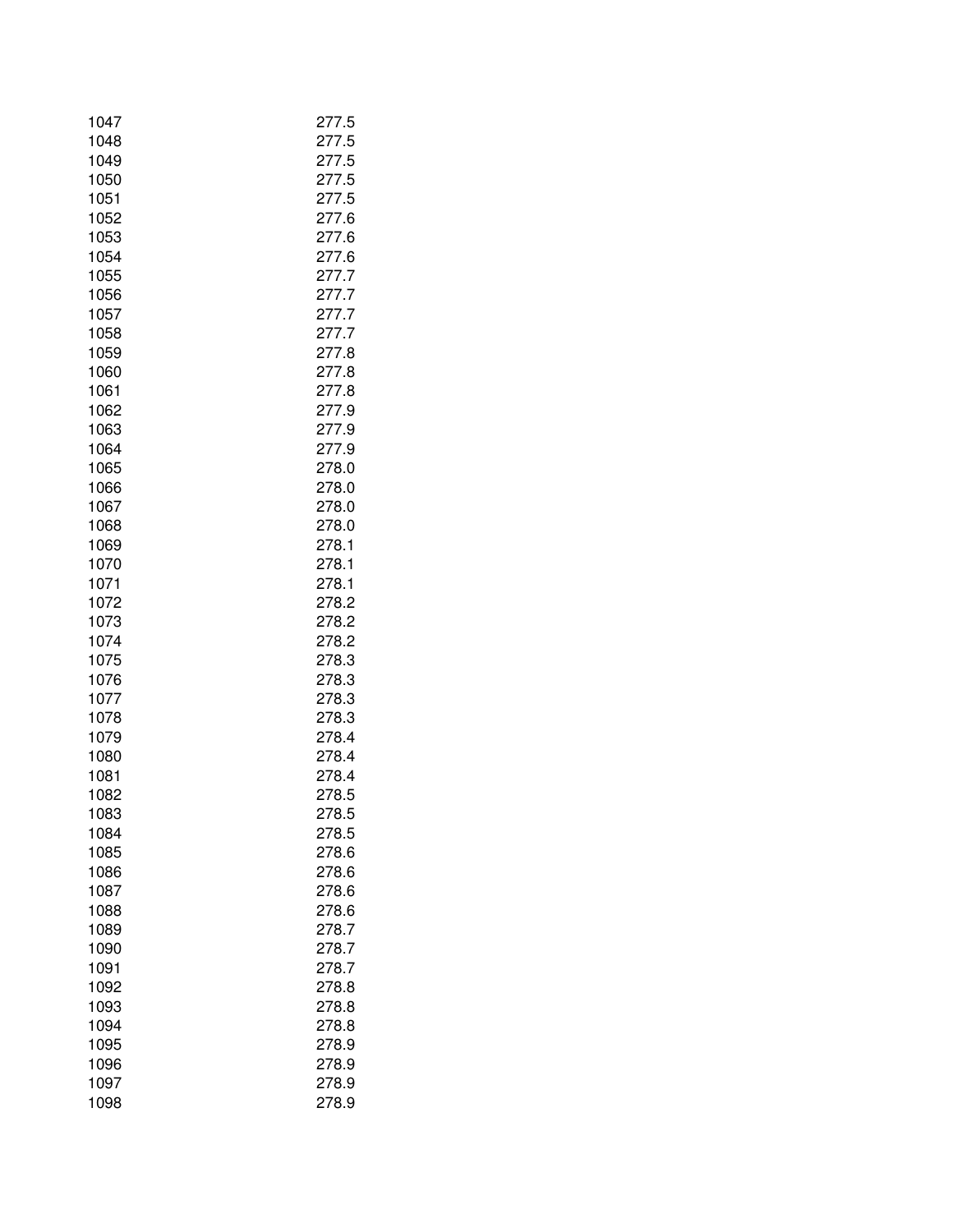| 1099 | 279.0 |
|------|-------|
| 1100 | 279.0 |
| 1101 | 279.0 |
| 1102 | 279.0 |
| 1103 | 278.9 |
| 1104 | 278.9 |
| 1105 | 278.9 |
| 1106 | 278.9 |
| 1107 | 278.9 |
| 1108 | 278.8 |
| 1109 | 278.8 |
| 1110 | 278.8 |
| 1111 | 278.8 |
| 1112 | 278.8 |
| 1113 | 278.7 |
| 1114 | 278.7 |
| 1115 | 278.7 |
| 1116 | 278.7 |
| 1117 | 278.7 |
| 1118 | 278.6 |
| 1119 | 278.6 |
| 1120 | 278.6 |
| 1121 | 278.6 |
| 1122 | 278.6 |
| 1123 | 278.5 |
| 1124 | 278.5 |
| 1125 | 278.5 |
| 1126 | 278.5 |
| 1127 | 278.5 |
| 1128 | 278.4 |
| 1129 | 278.4 |
| 1130 | 278.4 |
| 1131 | 278.4 |
| 1132 | 278.4 |
| 1133 | 278.3 |
| 1134 | 278.3 |
| 1135 | 278.3 |
| 1136 | 278.3 |
| 1137 | 278.3 |
| 1138 | 278.2 |
| 1139 | 278.2 |
| 1140 | 278.2 |
| 1141 | 278.2 |
| 1142 | 278.2 |
| 1143 | 278.1 |
| 1144 | 278.1 |
| 1145 | 278.1 |
| 1146 | 278.1 |
| 1147 | 278.1 |
| 1148 | 278.0 |
| 1149 | 278.0 |
| 1150 | 278.0 |
|      |       |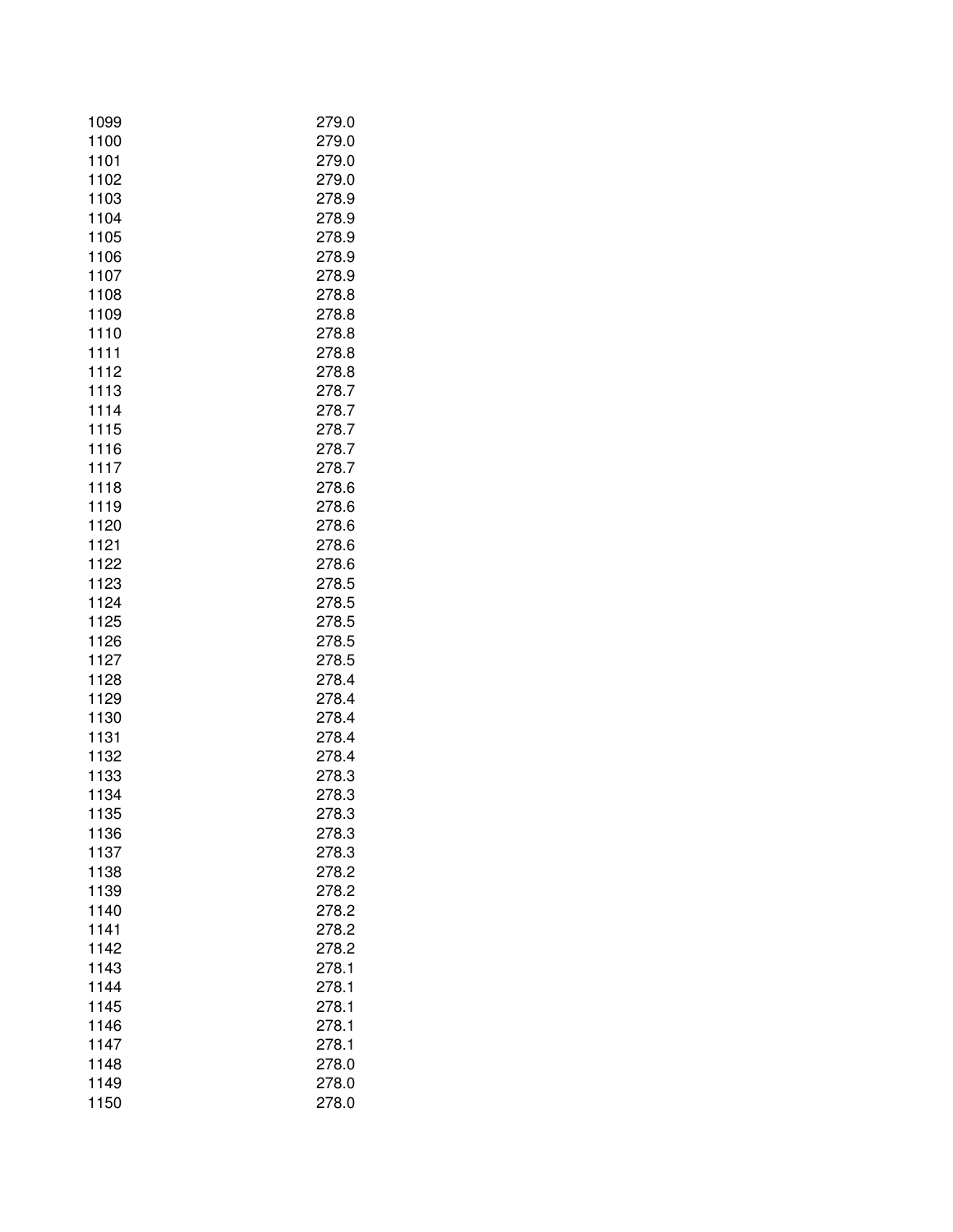| 1151         | 278.0          |
|--------------|----------------|
| 1152         | 277.9          |
| 1153         | 277.9          |
| 1154         | 277.9          |
| 1155         | 277.9          |
| 1156         | 277.8          |
| 1157         | 277.8          |
| 1158         | 277.8          |
| 1159         | 277.7          |
| 1160         | 277.7          |
| 1161         | 277.7          |
| 1162         | 277.6          |
| 1163         | 277.6          |
| 1164         | 277.6          |
| 1165         | 277.6          |
| 1166         | 277.5          |
| 1167<br>1168 | 277.5          |
| 1169         | 277.5<br>277.4 |
| 1170         | 277.4          |
| 1171         | 277.4          |
| 1172         | 277.3          |
| 1173         | 277.3          |
| 1174         | 277.3          |
| 1175         | 277.3          |
| 1176         | 277.2          |
| 1177         | 277.2          |
| 1178         | 277.2          |
| 1179         | 277.1          |
| 1180         | 277.1          |
| 1181         | 277.1          |
| 1182         | 277.0          |
| 1183         | 277.0          |
| 1184         | 277.0          |
| 1185         | 277.0          |
| 1186         | 276.9          |
| 1187         | 276.9          |
| 1188         | 276.9          |
| 1189         | 276.8          |
| 1190         | 276.8          |
| 1191         | 276.8          |
| 1192         | 276.7          |
| 1193         | 276.7          |
| 1194         | 276.7          |
| 1195         | 276.7          |
| 1196         | 276.6          |
| 1197         | 276.6          |
| 1198         | 276.6          |
| 1199         | 276.5          |
| 1200         | 276.5          |
| 1201         | 276.5          |
| 1202         | 276.4          |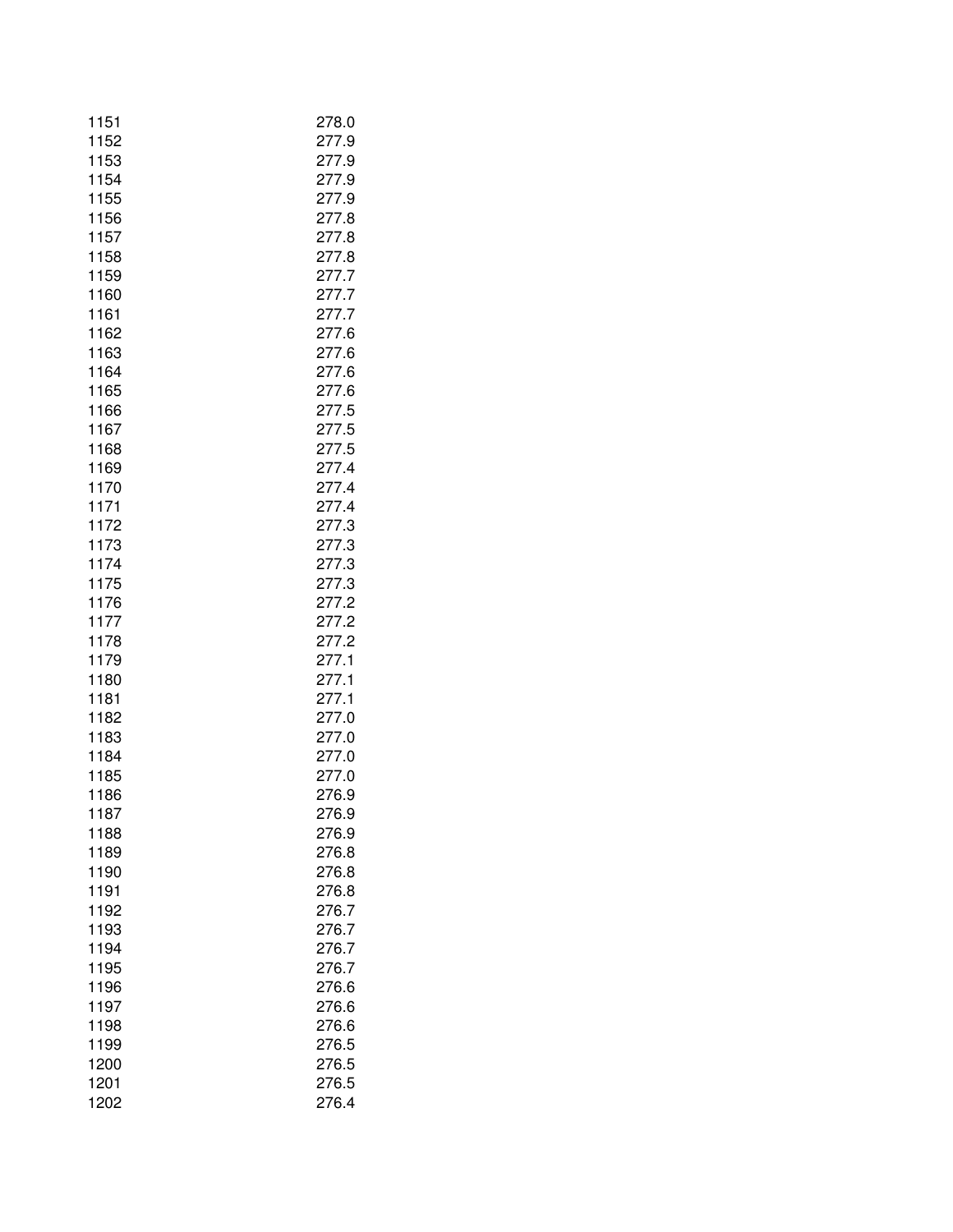| 1203 | 276.4 |
|------|-------|
| 1204 | 276.3 |
| 1205 | 276.3 |
| 1206 | 276.2 |
| 1207 | 276.2 |
| 1208 | 276.1 |
| 1209 | 276.1 |
| 1210 | 276.0 |
| 1211 | 276.1 |
| 1212 | 276.1 |
| 1213 | 276.2 |
| 1214 | 276.3 |
| 1215 | 276.3 |
| 1216 | 276.4 |
| 1217 | 276.5 |
| 1218 | 276.6 |
| 1219 | 276.6 |
| 1220 | 276.7 |
| 1221 | 276.8 |
| 1222 | 276.8 |
| 1223 | 276.9 |
| 1224 | 277.0 |
| 1225 | 277.0 |
| 1226 | 277.1 |
| 1227 | 277.2 |
| 1228 | 277.2 |
| 1229 | 277.3 |
| 1230 | 277.4 |
| 1231 | 277.5 |
| 1232 | 277.5 |
| 1233 | 277.6 |
| 1234 | 277.7 |
| 1235 | 277.7 |
| 1236 | 277.8 |
| 1237 | 277.9 |
| 1238 | 277.9 |
| 1239 | 278.0 |
| 1240 | 278.1 |
| 1241 | 278.1 |
| 1242 | 278.2 |
| 1243 | 278.3 |
| 1244 | 278.4 |
| 1245 | 278.4 |
| 1246 | 278.5 |
| 1247 | 278.6 |
| 1248 | 278.6 |
| 1249 | 278.7 |
| 1250 | 278.8 |
| 1251 | 278.8 |
| 1252 | 278.9 |
| 1253 | 279.0 |
| 1254 | 279.0 |
|      |       |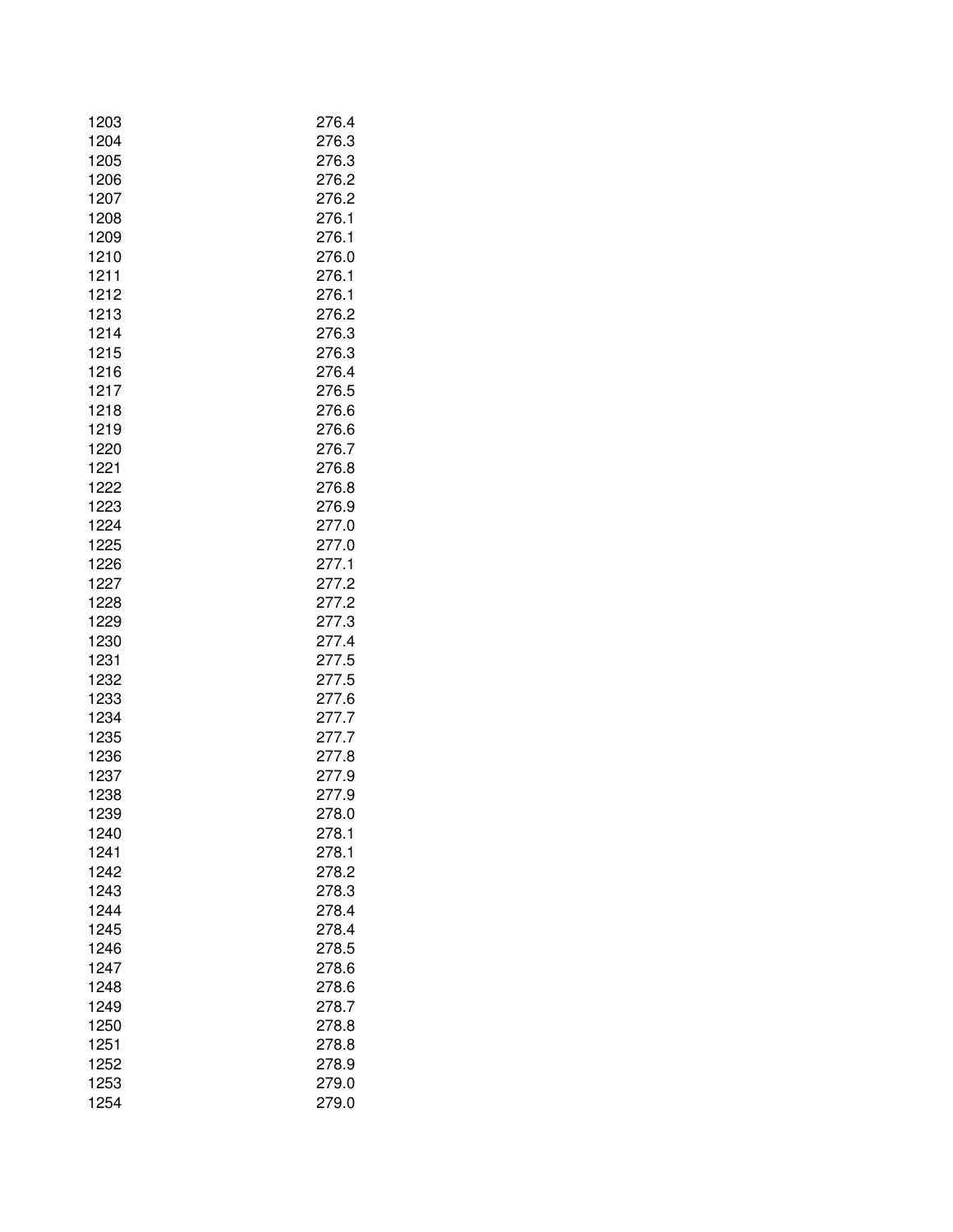| 1255 | 279.1 |
|------|-------|
| 1256 | 279.2 |
| 1257 | 279.3 |
| 1258 | 279.3 |
| 1259 | 279.4 |
| 1260 | 279.5 |
| 1261 | 279.5 |
| 1262 | 279.6 |
| 1263 | 279.7 |
| 1264 | 279.7 |
| 1265 | 279.8 |
| 1266 | 279.9 |
| 1267 | 279.9 |
| 1268 | 280.0 |
| 1269 | 280.1 |
| 1270 | 280.2 |
| 1271 | 280.2 |
| 1272 | 280.3 |
| 1273 | 280.4 |
| 1274 | 280.4 |
| 1275 | 280.5 |
| 1276 | 280.6 |
| 1277 | 280.6 |
| 1278 | 280.7 |
| 1279 | 280.8 |
| 1280 | 280.8 |
| 1281 | 280.9 |
| 1282 | 281.0 |
| 1283 | 281.1 |
| 1284 | 281.1 |
| 1285 | 281.2 |
| 1286 | 281.3 |
| 1287 | 281.3 |
| 1288 | 281.4 |
| 1289 | 281.5 |
| 1290 | 281.5 |
| 1291 | 281.6 |
| 1292 | 281.7 |
| 1293 | 281.7 |
| 1294 | 281.8 |
| 1295 | 281.9 |
| 1296 | 282.0 |
| 1297 | 282.0 |
| 1298 | 282.1 |
| 1299 | 282.2 |
| 1300 | 282.2 |
| 1301 | 282.3 |
| 1302 | 282.4 |
| 1303 | 282.4 |
| 1304 | 282.5 |
| 1305 | 282.6 |
| 1306 | 282.6 |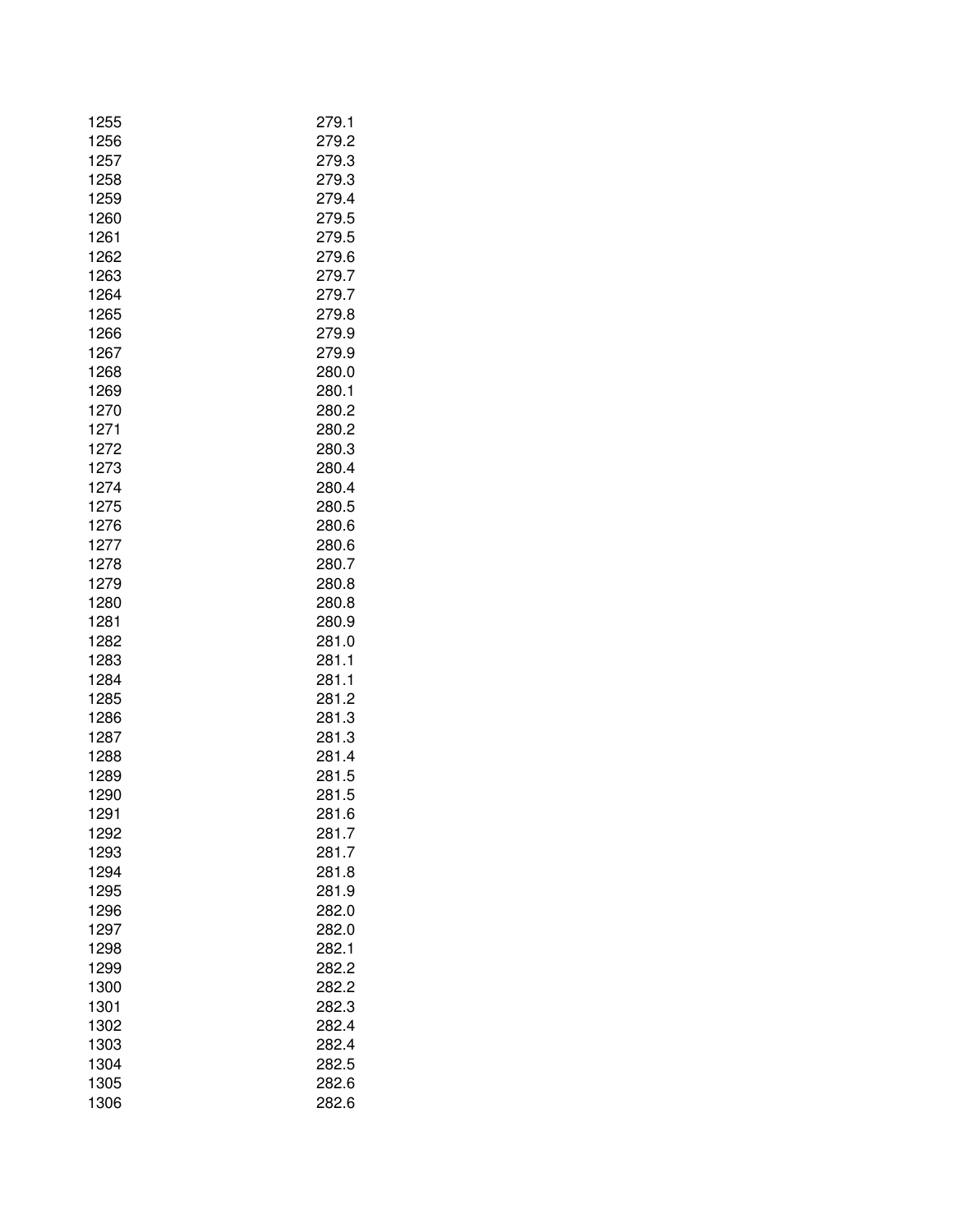| 1307 | 282.7 |
|------|-------|
| 1308 | 282.8 |
| 1309 | 282.9 |
| 1310 | 282.9 |
| 1311 | 283.0 |
| 1312 | 283.1 |
| 1313 | 283.1 |
| 1314 | 283.2 |
| 1315 | 283.3 |
| 1316 | 283.3 |
| 1317 | 283.4 |
| 1318 | 283.5 |
| 1319 | 283.5 |
|      |       |
| 1320 | 283.6 |
| 1321 | 283.7 |
| 1322 | 283.8 |
| 1323 | 283.8 |
| 1324 | 283.9 |
| 1325 | 284.0 |
| 1326 | 284.0 |
| 1327 | 284.1 |
| 1328 | 284.2 |
| 1329 | 284.2 |
| 1330 | 284.3 |
| 1331 | 284.4 |
| 1332 | 284.4 |
| 1333 | 284.5 |
| 1334 | 284.6 |
| 1335 | 284.7 |
| 1336 | 284.7 |
| 1337 | 284.8 |
| 1338 | 284.9 |
| 1339 | 284.9 |
| 1340 | 285.0 |
| 1341 | 285.0 |
| 1342 | 285.0 |
| 1343 | 285.0 |
| 1344 | 285.0 |
| 1345 | 285.0 |
| 1346 | 285.0 |
| 1347 | 285.0 |
| 1348 | 285.0 |
| 1349 | 285.0 |
| 1350 | 285.0 |
| 1351 | 284.9 |
| 1352 | 284.9 |
| 1353 | 284.8 |
| 1354 | 284.8 |
| 1355 | 284.7 |
| 1356 | 284.7 |
| 1357 | 284.6 |
| 1358 | 284.5 |
|      |       |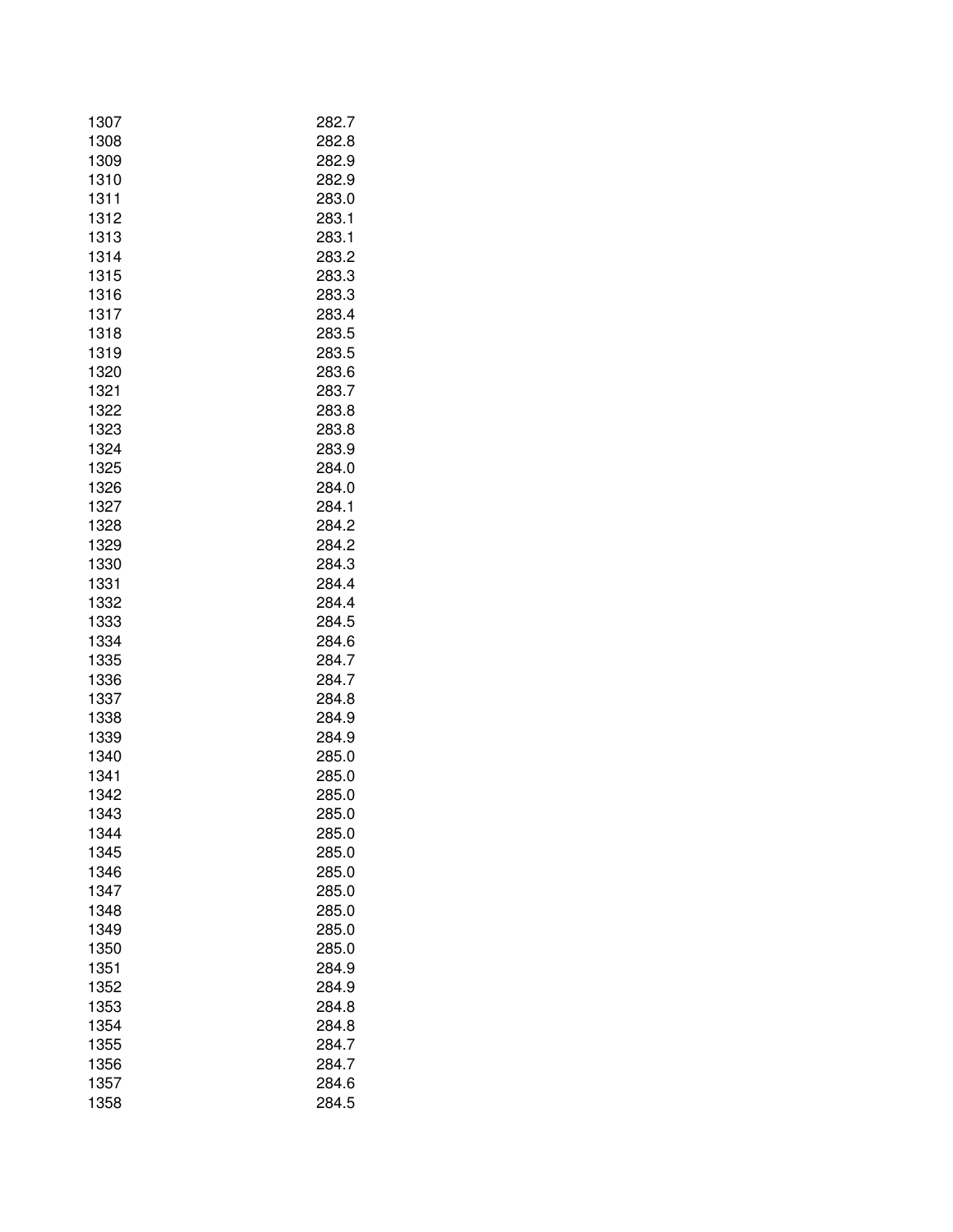| 1359         | 284.5          |
|--------------|----------------|
| 1360         | 284.4          |
| 1361         | 284.4          |
| 1362         | 284.3          |
| 1363         | 284.3          |
| 1364         | 284.2          |
| 1365         | 284.1          |
| 1366         | 284.1          |
| 1367         | 284.0          |
| 1368         | 284.0          |
| 1369         | 283.9          |
| 1370         | 283.9          |
| 1371         | 283.8          |
| 1372         | 283.7          |
| 1373         | 283.7          |
| 1374         | 283.6          |
| 1375         | 283.6          |
| 1376         | 283.5          |
| 1377         | 283.5          |
| 1378         | 283.4          |
| 1379         | 283.3          |
| 1380         | 283.3          |
| 1381         | 283.2          |
| 1382         | 283.2          |
| 1383         | 283.1          |
| 1384         | 283.1          |
| 1385         | 283.0          |
| 1386         | 283.0          |
| 1387         | 283.0          |
| 1388         | 282.9          |
| 1389         | 282.9          |
| 1390         | 282.9          |
| 1391         | 282.9          |
| 1392         | 282.9          |
| 1393         | 282.8          |
| 1394         | 282.8          |
| 1395         | 282.8          |
| 1396         | 282.8          |
| 1397         | 282.7          |
| 1398         | 282.7          |
| 1399         | 282.7          |
| 1400         | 282.7          |
| 1401         | 282.7          |
| 1402         | 282.6          |
| 1403         | 282.6          |
| 1404         | 282.6          |
|              |                |
| 1405<br>1406 | 282.6<br>282.6 |
|              |                |
| 1407         | 282.5          |
| 1408         | 282.5          |
| 1409         | 282.5          |
| 1410         | 282.5          |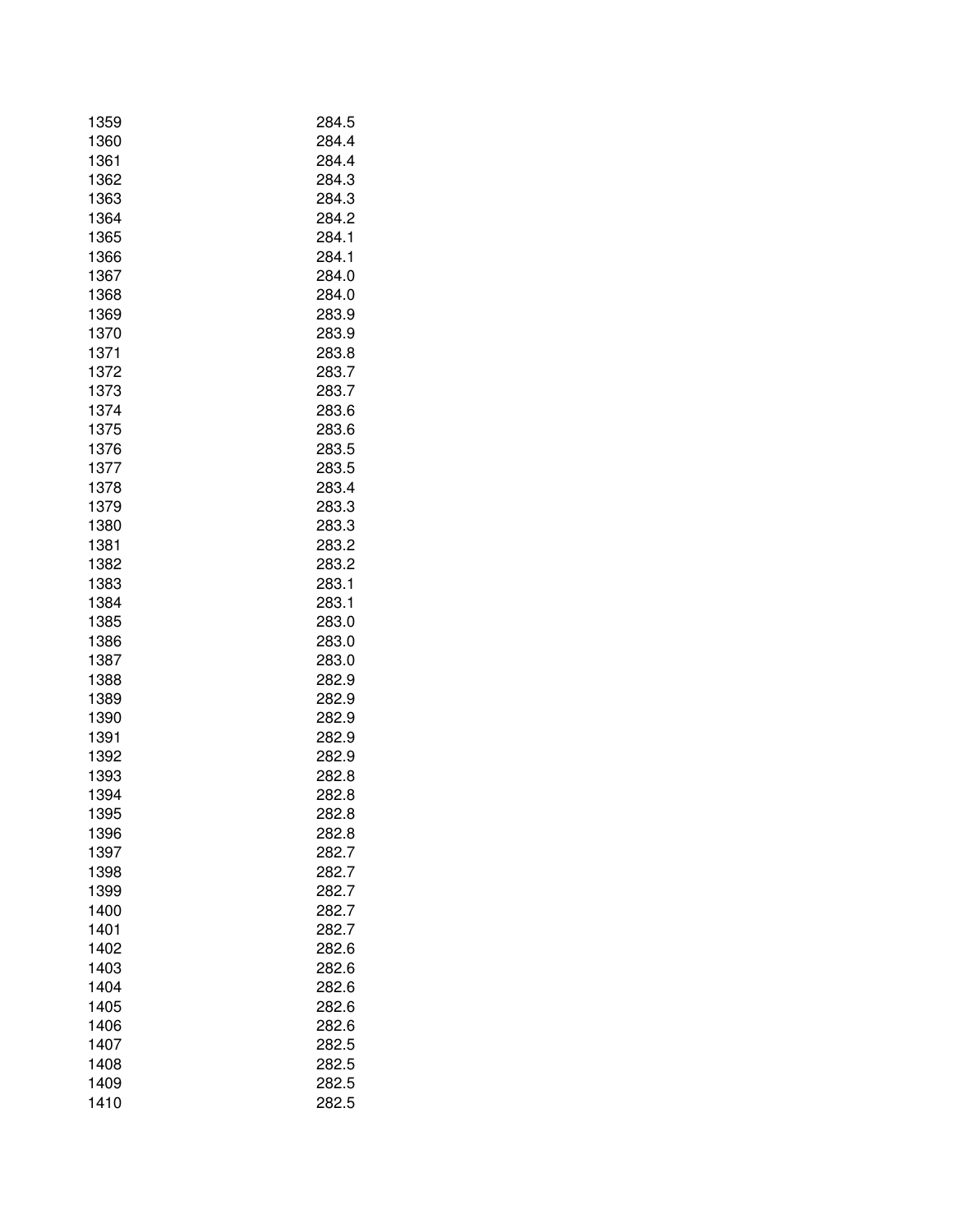| 1411 | 282.5          |
|------|----------------|
| 1412 | 282.4          |
| 1413 | 282.4          |
| 1414 | 282.4          |
| 1415 | 282.4          |
| 1416 | 282.3          |
| 1417 | 282.3          |
| 1418 | 282.3          |
| 1419 | 282.3          |
| 1420 | 282.3          |
| 1421 | 282.2          |
| 1422 | 282.2          |
| 1423 | 282.2          |
| 1424 | 282.2          |
| 1425 | 282.2          |
| 1426 | 282.1          |
| 1427 | 282.1          |
| 1428 | 282.1          |
| 1429 | 282.1          |
| 1430 | 282.1          |
| 1431 | 282.0          |
| 1432 | 282.0          |
| 1433 | 282.0          |
| 1434 | 282.0          |
| 1435 | 281.9          |
| 1436 | 281.9          |
| 1437 | 281.9          |
| 1438 | 281.9          |
| 1439 | 281.9          |
| 1440 | 281.8          |
| 1441 | 281.8          |
| 1442 | 281.8          |
| 1443 | 281.8          |
| 1444 | 281.8          |
| 1445 | 281.7          |
| 1446 | 281.7          |
| 1447 | 281.7          |
| 1448 | 281.7          |
| 1449 | 281.7          |
| 1450 | 281.6          |
| 1451 | 281.6          |
| 1452 |                |
| 1453 | 281.6          |
|      | 281.6          |
| 1454 | 281.5          |
| 1455 | 281.5<br>281.5 |
| 1456 |                |
| 1457 | 281.5          |
| 1458 | 281.5          |
| 1459 | 281.4          |
| 1460 | 281.4          |
| 1461 | 281.4          |
| 1462 | 281.4          |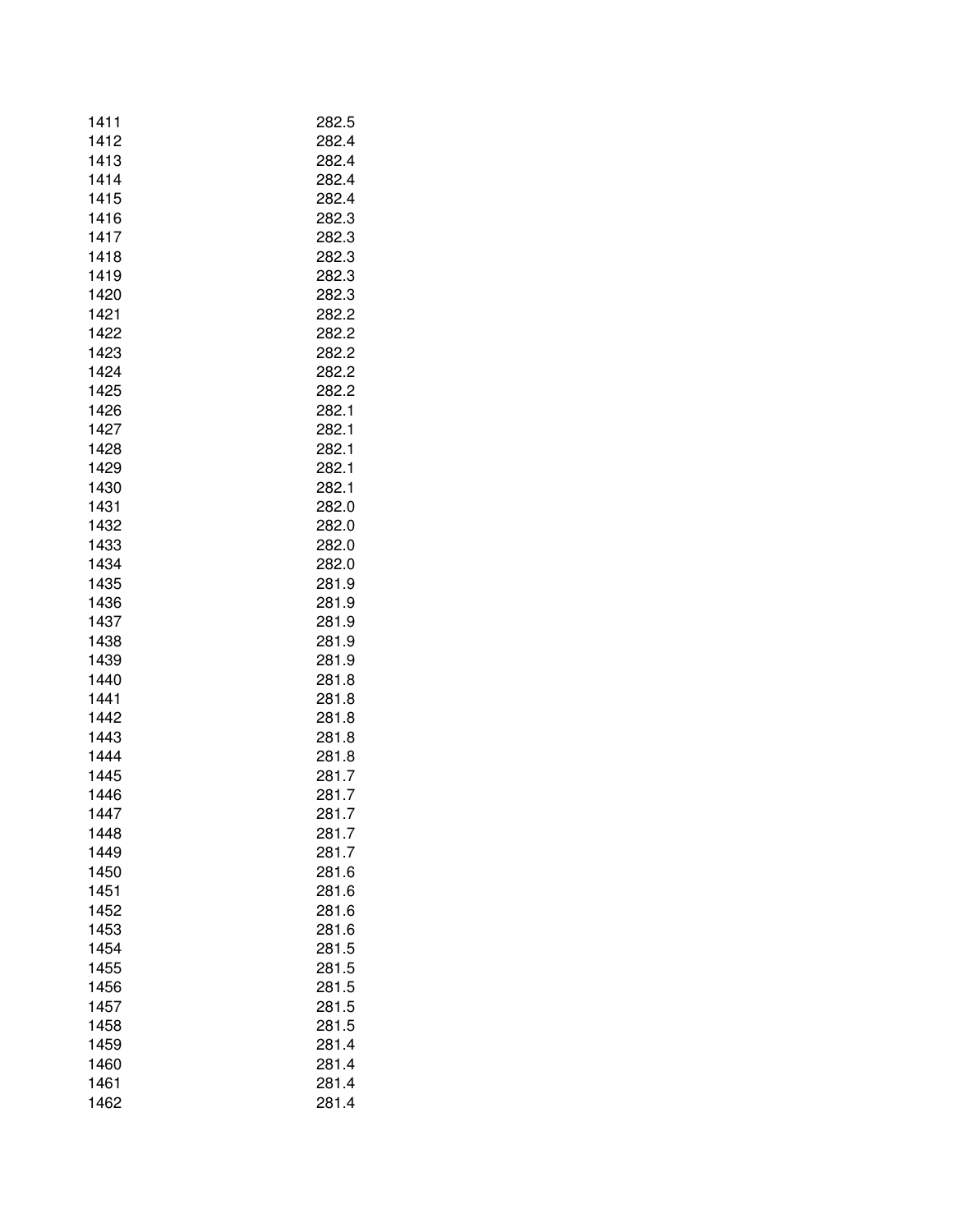| 1463 | 281.4 |
|------|-------|
| 1464 | 281.3 |
| 1465 | 281.3 |
| 1466 | 281.3 |
| 1467 | 281.3 |
| 1468 | 281.3 |
|      |       |
| 1469 | 281.2 |
| 1470 | 281.2 |
| 1471 | 281.2 |
| 1472 | 281.2 |
| 1473 | 281.1 |
| 1474 | 281.1 |
| 1475 | 281.1 |
| 1476 | 281.1 |
| 1477 | 281.1 |
| 1478 | 281.0 |
| 1479 | 281.0 |
| 1480 | 281.0 |
| 1481 | 281.0 |
|      |       |
| 1482 | 281.1 |
| 1483 | 281.1 |
| 1484 | 281.2 |
| 1485 | 281.2 |
| 1486 | 281.2 |
| 1487 | 281.3 |
| 1488 | 281.3 |
| 1489 | 281.4 |
| 1490 | 281.4 |
| 1491 | 281.4 |
| 1492 | 281.5 |
| 1493 | 281.5 |
| 1494 | 281.6 |
| 1495 | 281.6 |
|      |       |
| 1496 | 281.6 |
| 1497 | 281.7 |
| 1498 | 281.7 |
| 1499 | 281.8 |
| 1500 | 281.8 |
| 1501 | 281.8 |
| 1502 | 281.9 |
| 1503 | 281.9 |
| 1504 | 282.0 |
| 1505 | 282.0 |
| 1506 | 282.0 |
| 1507 | 282.0 |
| 1508 | 281.9 |
| 1509 | 281.9 |
|      |       |
| 1510 | 281.9 |
| 1511 | 281.9 |
| 1512 | 281.9 |
| 1513 | 281.8 |
| 1514 | 281.8 |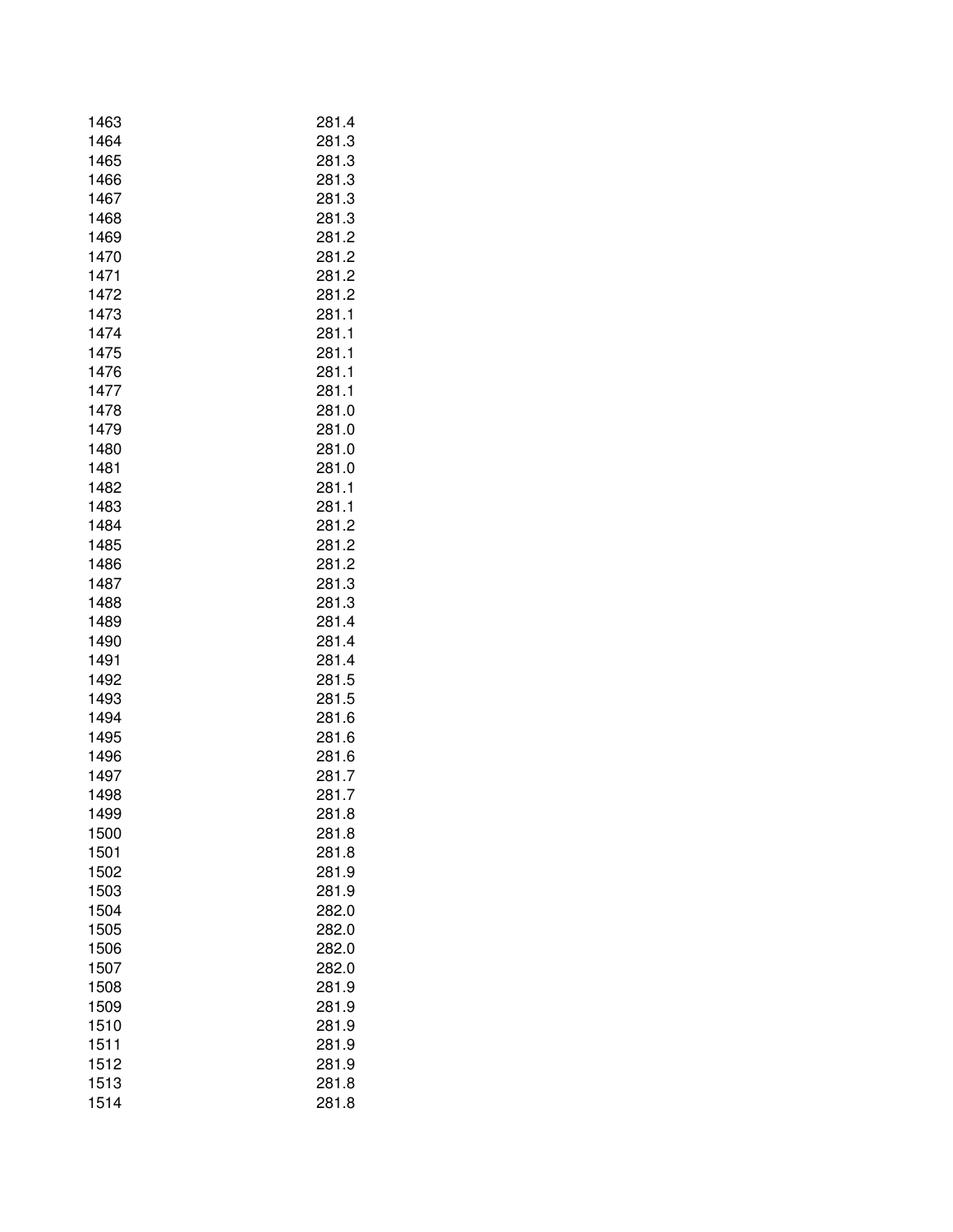| 1516<br>281.8<br>1517<br>281.7<br>1518<br>281.7<br>1519<br>281.7<br>1520<br>281.7<br>1521<br>281.7<br>1522<br>281.6<br>1523<br>281.6<br>1524<br>281.6<br>1525<br>281.6<br>1526<br>281.6<br>1527<br>281.5<br>1528<br>281.5<br>1529<br>281.5<br>1530<br>281.5<br>1531<br>281.4<br>1532<br>281.4<br>1533<br>281.4<br>1534<br>281.4<br>1535<br>281.4<br>1536<br>281.3<br>1537<br>281.3<br>1538<br>281.3<br>1539<br>281.3<br>281.3<br>1540<br>1541<br>281.2<br>281.2<br>1542<br>1543<br>281.2<br>1544<br>281.2<br>1545<br>281.1<br>1546<br>281.1<br>1547<br>281.1<br>1548<br>281.1<br>1549<br>281.1<br>1550<br>281.0<br>1551<br>281.0<br>1552<br>281.0<br>1553<br>281.0<br>1554<br>281.0<br>1555<br>280.9<br>280.9<br>1556<br>280.9<br>1557<br>1558<br>280.9<br>1559<br>280.9<br>1560<br>280.8<br>1561<br>280.8<br>1562<br>280.8<br>1563<br>280.8<br>1564<br>280.7<br>1565<br>280.7<br>1566<br>280.7 | 1515 | 281.8 |
|-------------------------------------------------------------------------------------------------------------------------------------------------------------------------------------------------------------------------------------------------------------------------------------------------------------------------------------------------------------------------------------------------------------------------------------------------------------------------------------------------------------------------------------------------------------------------------------------------------------------------------------------------------------------------------------------------------------------------------------------------------------------------------------------------------------------------------------------------------------------------------------------------|------|-------|
|                                                                                                                                                                                                                                                                                                                                                                                                                                                                                                                                                                                                                                                                                                                                                                                                                                                                                                 |      |       |
|                                                                                                                                                                                                                                                                                                                                                                                                                                                                                                                                                                                                                                                                                                                                                                                                                                                                                                 |      |       |
|                                                                                                                                                                                                                                                                                                                                                                                                                                                                                                                                                                                                                                                                                                                                                                                                                                                                                                 |      |       |
|                                                                                                                                                                                                                                                                                                                                                                                                                                                                                                                                                                                                                                                                                                                                                                                                                                                                                                 |      |       |
|                                                                                                                                                                                                                                                                                                                                                                                                                                                                                                                                                                                                                                                                                                                                                                                                                                                                                                 |      |       |
|                                                                                                                                                                                                                                                                                                                                                                                                                                                                                                                                                                                                                                                                                                                                                                                                                                                                                                 |      |       |
|                                                                                                                                                                                                                                                                                                                                                                                                                                                                                                                                                                                                                                                                                                                                                                                                                                                                                                 |      |       |
|                                                                                                                                                                                                                                                                                                                                                                                                                                                                                                                                                                                                                                                                                                                                                                                                                                                                                                 |      |       |
|                                                                                                                                                                                                                                                                                                                                                                                                                                                                                                                                                                                                                                                                                                                                                                                                                                                                                                 |      |       |
|                                                                                                                                                                                                                                                                                                                                                                                                                                                                                                                                                                                                                                                                                                                                                                                                                                                                                                 |      |       |
|                                                                                                                                                                                                                                                                                                                                                                                                                                                                                                                                                                                                                                                                                                                                                                                                                                                                                                 |      |       |
|                                                                                                                                                                                                                                                                                                                                                                                                                                                                                                                                                                                                                                                                                                                                                                                                                                                                                                 |      |       |
|                                                                                                                                                                                                                                                                                                                                                                                                                                                                                                                                                                                                                                                                                                                                                                                                                                                                                                 |      |       |
|                                                                                                                                                                                                                                                                                                                                                                                                                                                                                                                                                                                                                                                                                                                                                                                                                                                                                                 |      |       |
|                                                                                                                                                                                                                                                                                                                                                                                                                                                                                                                                                                                                                                                                                                                                                                                                                                                                                                 |      |       |
|                                                                                                                                                                                                                                                                                                                                                                                                                                                                                                                                                                                                                                                                                                                                                                                                                                                                                                 |      |       |
|                                                                                                                                                                                                                                                                                                                                                                                                                                                                                                                                                                                                                                                                                                                                                                                                                                                                                                 |      |       |
|                                                                                                                                                                                                                                                                                                                                                                                                                                                                                                                                                                                                                                                                                                                                                                                                                                                                                                 |      |       |
|                                                                                                                                                                                                                                                                                                                                                                                                                                                                                                                                                                                                                                                                                                                                                                                                                                                                                                 |      |       |
|                                                                                                                                                                                                                                                                                                                                                                                                                                                                                                                                                                                                                                                                                                                                                                                                                                                                                                 |      |       |
|                                                                                                                                                                                                                                                                                                                                                                                                                                                                                                                                                                                                                                                                                                                                                                                                                                                                                                 |      |       |
|                                                                                                                                                                                                                                                                                                                                                                                                                                                                                                                                                                                                                                                                                                                                                                                                                                                                                                 |      |       |
|                                                                                                                                                                                                                                                                                                                                                                                                                                                                                                                                                                                                                                                                                                                                                                                                                                                                                                 |      |       |
|                                                                                                                                                                                                                                                                                                                                                                                                                                                                                                                                                                                                                                                                                                                                                                                                                                                                                                 |      |       |
|                                                                                                                                                                                                                                                                                                                                                                                                                                                                                                                                                                                                                                                                                                                                                                                                                                                                                                 |      |       |
|                                                                                                                                                                                                                                                                                                                                                                                                                                                                                                                                                                                                                                                                                                                                                                                                                                                                                                 |      |       |
|                                                                                                                                                                                                                                                                                                                                                                                                                                                                                                                                                                                                                                                                                                                                                                                                                                                                                                 |      |       |
|                                                                                                                                                                                                                                                                                                                                                                                                                                                                                                                                                                                                                                                                                                                                                                                                                                                                                                 |      |       |
|                                                                                                                                                                                                                                                                                                                                                                                                                                                                                                                                                                                                                                                                                                                                                                                                                                                                                                 |      |       |
|                                                                                                                                                                                                                                                                                                                                                                                                                                                                                                                                                                                                                                                                                                                                                                                                                                                                                                 |      |       |
|                                                                                                                                                                                                                                                                                                                                                                                                                                                                                                                                                                                                                                                                                                                                                                                                                                                                                                 |      |       |
|                                                                                                                                                                                                                                                                                                                                                                                                                                                                                                                                                                                                                                                                                                                                                                                                                                                                                                 |      |       |
|                                                                                                                                                                                                                                                                                                                                                                                                                                                                                                                                                                                                                                                                                                                                                                                                                                                                                                 |      |       |
|                                                                                                                                                                                                                                                                                                                                                                                                                                                                                                                                                                                                                                                                                                                                                                                                                                                                                                 |      |       |
|                                                                                                                                                                                                                                                                                                                                                                                                                                                                                                                                                                                                                                                                                                                                                                                                                                                                                                 |      |       |
|                                                                                                                                                                                                                                                                                                                                                                                                                                                                                                                                                                                                                                                                                                                                                                                                                                                                                                 |      |       |
|                                                                                                                                                                                                                                                                                                                                                                                                                                                                                                                                                                                                                                                                                                                                                                                                                                                                                                 |      |       |
|                                                                                                                                                                                                                                                                                                                                                                                                                                                                                                                                                                                                                                                                                                                                                                                                                                                                                                 |      |       |
|                                                                                                                                                                                                                                                                                                                                                                                                                                                                                                                                                                                                                                                                                                                                                                                                                                                                                                 |      |       |
|                                                                                                                                                                                                                                                                                                                                                                                                                                                                                                                                                                                                                                                                                                                                                                                                                                                                                                 |      |       |
|                                                                                                                                                                                                                                                                                                                                                                                                                                                                                                                                                                                                                                                                                                                                                                                                                                                                                                 |      |       |
|                                                                                                                                                                                                                                                                                                                                                                                                                                                                                                                                                                                                                                                                                                                                                                                                                                                                                                 |      |       |
|                                                                                                                                                                                                                                                                                                                                                                                                                                                                                                                                                                                                                                                                                                                                                                                                                                                                                                 |      |       |
|                                                                                                                                                                                                                                                                                                                                                                                                                                                                                                                                                                                                                                                                                                                                                                                                                                                                                                 |      |       |
|                                                                                                                                                                                                                                                                                                                                                                                                                                                                                                                                                                                                                                                                                                                                                                                                                                                                                                 |      |       |
|                                                                                                                                                                                                                                                                                                                                                                                                                                                                                                                                                                                                                                                                                                                                                                                                                                                                                                 |      |       |
|                                                                                                                                                                                                                                                                                                                                                                                                                                                                                                                                                                                                                                                                                                                                                                                                                                                                                                 |      |       |
|                                                                                                                                                                                                                                                                                                                                                                                                                                                                                                                                                                                                                                                                                                                                                                                                                                                                                                 |      |       |
|                                                                                                                                                                                                                                                                                                                                                                                                                                                                                                                                                                                                                                                                                                                                                                                                                                                                                                 |      |       |
|                                                                                                                                                                                                                                                                                                                                                                                                                                                                                                                                                                                                                                                                                                                                                                                                                                                                                                 |      |       |
|                                                                                                                                                                                                                                                                                                                                                                                                                                                                                                                                                                                                                                                                                                                                                                                                                                                                                                 |      |       |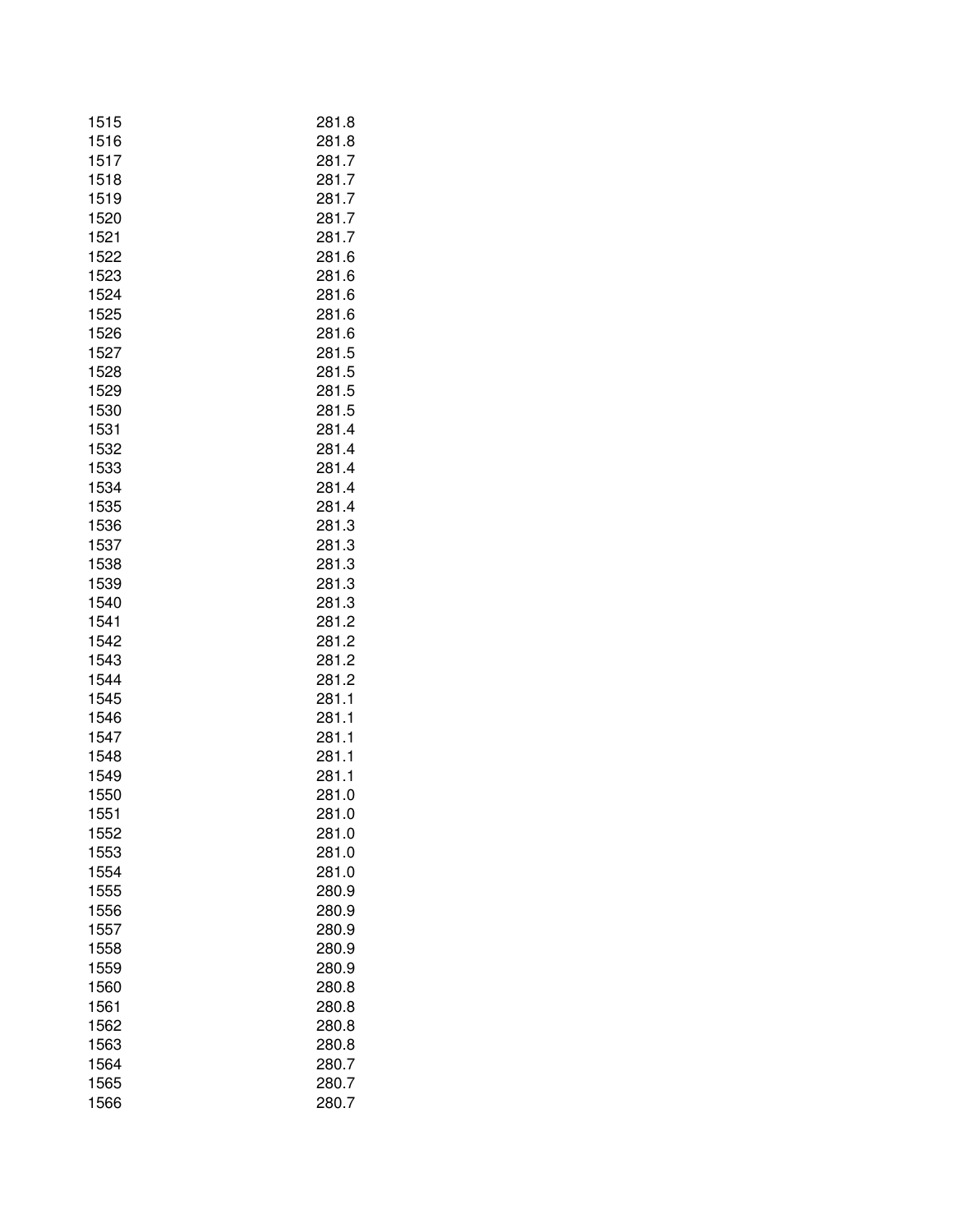| 1567 | 280.7 |
|------|-------|
| 1568 | 280.7 |
| 1569 | 280.6 |
| 1570 | 280.6 |
| 1571 | 280.6 |
| 1572 | 280.6 |
| 1573 | 280.6 |
| 1574 | 280.5 |
| 1575 | 280.5 |
| 1576 | 280.5 |
| 1577 | 280.5 |
| 1578 | 280.4 |
| 1579 | 280.4 |
| 1580 | 280.4 |
| 1581 | 280.4 |
| 1582 | 280.4 |
| 1583 | 280.3 |
| 1584 | 280.3 |
| 1585 | 280.3 |
| 1586 | 280.3 |
| 1587 | 280.3 |
| 1588 | 280.2 |
| 1589 | 280.2 |
| 1590 | 280.2 |
| 1591 | 280.2 |
| 1592 | 280.1 |
| 1593 | 280.1 |
| 1594 | 280.1 |
| 1595 | 280.1 |
| 1596 | 280.1 |
| 1597 | 280.0 |
| 1598 | 280.0 |
| 1599 | 280.0 |
| 1600 | 280.0 |
| 1601 | 280.0 |
| 1602 | 280.0 |
| 1603 | 280.0 |
| 1604 | 280.0 |
| 1605 | 280.0 |
| 1606 | 280.0 |
| 1607 | 280.0 |
| 1608 | 280.0 |
| 1609 | 280.0 |
| 1610 | 280.0 |
| 1611 | 280.0 |
| 1612 | 280.0 |
| 1613 | 280.0 |
| 1614 | 280.0 |
| 1615 | 280.0 |
| 1616 | 280.0 |
| 1617 | 280.0 |
| 1618 | 280.0 |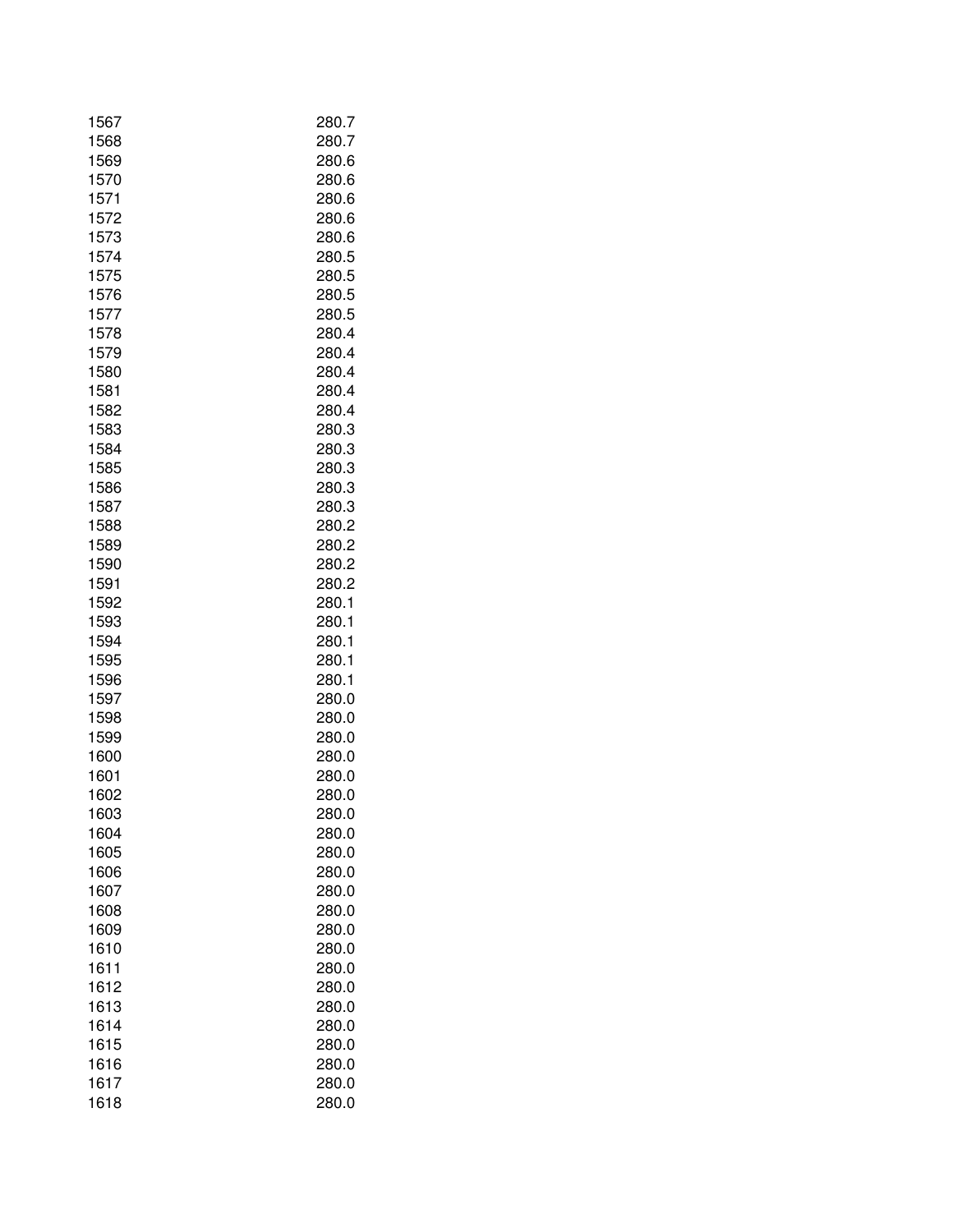| 1620<br>280.0<br>1621<br>280.0<br>1622<br>280.0<br>1623<br>280.0<br>1624<br>280.0<br>1625<br>280.0<br>280.0<br>1626<br>1627<br>280.0<br>1628<br>280.0<br>1629<br>280.0<br>1630<br>280.0<br>1631<br>280.0<br>1632<br>280.0<br>1633<br>280.0<br>1634<br>280.0<br>1635<br>280.0<br>1636<br>280.0<br>1637<br>280.0<br>1638<br>280.0<br>1639<br>280.0<br>1640<br>280.0<br>1641<br>280.0<br>1642<br>280.0<br>1643<br>280.0<br>1644<br>280.0<br>1645<br>280.0<br>1646<br>280.0<br>1647<br>280.1<br>1648<br>280.1<br>1649<br>280.1<br>1650<br>280.1<br>1651<br>280.2<br>1652<br>280.2<br>1653<br>280.2<br>1654<br>280.3<br>1655<br>280.3<br>1656<br>280.3<br>1657<br>280.3<br>1658<br>280.4<br>280.4<br>1659<br>1660<br>280.4<br>280.5<br>1661<br>1662<br>280.5<br>1663<br>280.5<br>1664<br>280.5<br>1665<br>280.6<br>1666<br>280.6<br>280.6<br>1667<br>1668<br>280.7<br>1669<br>280.7<br>1670<br>280.7 | 1619 | 280.0 |
|-------------------------------------------------------------------------------------------------------------------------------------------------------------------------------------------------------------------------------------------------------------------------------------------------------------------------------------------------------------------------------------------------------------------------------------------------------------------------------------------------------------------------------------------------------------------------------------------------------------------------------------------------------------------------------------------------------------------------------------------------------------------------------------------------------------------------------------------------------------------------------------------------|------|-------|
|                                                                                                                                                                                                                                                                                                                                                                                                                                                                                                                                                                                                                                                                                                                                                                                                                                                                                                 |      |       |
|                                                                                                                                                                                                                                                                                                                                                                                                                                                                                                                                                                                                                                                                                                                                                                                                                                                                                                 |      |       |
|                                                                                                                                                                                                                                                                                                                                                                                                                                                                                                                                                                                                                                                                                                                                                                                                                                                                                                 |      |       |
|                                                                                                                                                                                                                                                                                                                                                                                                                                                                                                                                                                                                                                                                                                                                                                                                                                                                                                 |      |       |
|                                                                                                                                                                                                                                                                                                                                                                                                                                                                                                                                                                                                                                                                                                                                                                                                                                                                                                 |      |       |
|                                                                                                                                                                                                                                                                                                                                                                                                                                                                                                                                                                                                                                                                                                                                                                                                                                                                                                 |      |       |
|                                                                                                                                                                                                                                                                                                                                                                                                                                                                                                                                                                                                                                                                                                                                                                                                                                                                                                 |      |       |
|                                                                                                                                                                                                                                                                                                                                                                                                                                                                                                                                                                                                                                                                                                                                                                                                                                                                                                 |      |       |
|                                                                                                                                                                                                                                                                                                                                                                                                                                                                                                                                                                                                                                                                                                                                                                                                                                                                                                 |      |       |
|                                                                                                                                                                                                                                                                                                                                                                                                                                                                                                                                                                                                                                                                                                                                                                                                                                                                                                 |      |       |
|                                                                                                                                                                                                                                                                                                                                                                                                                                                                                                                                                                                                                                                                                                                                                                                                                                                                                                 |      |       |
|                                                                                                                                                                                                                                                                                                                                                                                                                                                                                                                                                                                                                                                                                                                                                                                                                                                                                                 |      |       |
|                                                                                                                                                                                                                                                                                                                                                                                                                                                                                                                                                                                                                                                                                                                                                                                                                                                                                                 |      |       |
|                                                                                                                                                                                                                                                                                                                                                                                                                                                                                                                                                                                                                                                                                                                                                                                                                                                                                                 |      |       |
|                                                                                                                                                                                                                                                                                                                                                                                                                                                                                                                                                                                                                                                                                                                                                                                                                                                                                                 |      |       |
|                                                                                                                                                                                                                                                                                                                                                                                                                                                                                                                                                                                                                                                                                                                                                                                                                                                                                                 |      |       |
|                                                                                                                                                                                                                                                                                                                                                                                                                                                                                                                                                                                                                                                                                                                                                                                                                                                                                                 |      |       |
|                                                                                                                                                                                                                                                                                                                                                                                                                                                                                                                                                                                                                                                                                                                                                                                                                                                                                                 |      |       |
|                                                                                                                                                                                                                                                                                                                                                                                                                                                                                                                                                                                                                                                                                                                                                                                                                                                                                                 |      |       |
|                                                                                                                                                                                                                                                                                                                                                                                                                                                                                                                                                                                                                                                                                                                                                                                                                                                                                                 |      |       |
|                                                                                                                                                                                                                                                                                                                                                                                                                                                                                                                                                                                                                                                                                                                                                                                                                                                                                                 |      |       |
|                                                                                                                                                                                                                                                                                                                                                                                                                                                                                                                                                                                                                                                                                                                                                                                                                                                                                                 |      |       |
|                                                                                                                                                                                                                                                                                                                                                                                                                                                                                                                                                                                                                                                                                                                                                                                                                                                                                                 |      |       |
|                                                                                                                                                                                                                                                                                                                                                                                                                                                                                                                                                                                                                                                                                                                                                                                                                                                                                                 |      |       |
|                                                                                                                                                                                                                                                                                                                                                                                                                                                                                                                                                                                                                                                                                                                                                                                                                                                                                                 |      |       |
|                                                                                                                                                                                                                                                                                                                                                                                                                                                                                                                                                                                                                                                                                                                                                                                                                                                                                                 |      |       |
|                                                                                                                                                                                                                                                                                                                                                                                                                                                                                                                                                                                                                                                                                                                                                                                                                                                                                                 |      |       |
|                                                                                                                                                                                                                                                                                                                                                                                                                                                                                                                                                                                                                                                                                                                                                                                                                                                                                                 |      |       |
|                                                                                                                                                                                                                                                                                                                                                                                                                                                                                                                                                                                                                                                                                                                                                                                                                                                                                                 |      |       |
|                                                                                                                                                                                                                                                                                                                                                                                                                                                                                                                                                                                                                                                                                                                                                                                                                                                                                                 |      |       |
|                                                                                                                                                                                                                                                                                                                                                                                                                                                                                                                                                                                                                                                                                                                                                                                                                                                                                                 |      |       |
|                                                                                                                                                                                                                                                                                                                                                                                                                                                                                                                                                                                                                                                                                                                                                                                                                                                                                                 |      |       |
|                                                                                                                                                                                                                                                                                                                                                                                                                                                                                                                                                                                                                                                                                                                                                                                                                                                                                                 |      |       |
|                                                                                                                                                                                                                                                                                                                                                                                                                                                                                                                                                                                                                                                                                                                                                                                                                                                                                                 |      |       |
|                                                                                                                                                                                                                                                                                                                                                                                                                                                                                                                                                                                                                                                                                                                                                                                                                                                                                                 |      |       |
|                                                                                                                                                                                                                                                                                                                                                                                                                                                                                                                                                                                                                                                                                                                                                                                                                                                                                                 |      |       |
|                                                                                                                                                                                                                                                                                                                                                                                                                                                                                                                                                                                                                                                                                                                                                                                                                                                                                                 |      |       |
|                                                                                                                                                                                                                                                                                                                                                                                                                                                                                                                                                                                                                                                                                                                                                                                                                                                                                                 |      |       |
|                                                                                                                                                                                                                                                                                                                                                                                                                                                                                                                                                                                                                                                                                                                                                                                                                                                                                                 |      |       |
|                                                                                                                                                                                                                                                                                                                                                                                                                                                                                                                                                                                                                                                                                                                                                                                                                                                                                                 |      |       |
|                                                                                                                                                                                                                                                                                                                                                                                                                                                                                                                                                                                                                                                                                                                                                                                                                                                                                                 |      |       |
|                                                                                                                                                                                                                                                                                                                                                                                                                                                                                                                                                                                                                                                                                                                                                                                                                                                                                                 |      |       |
|                                                                                                                                                                                                                                                                                                                                                                                                                                                                                                                                                                                                                                                                                                                                                                                                                                                                                                 |      |       |
|                                                                                                                                                                                                                                                                                                                                                                                                                                                                                                                                                                                                                                                                                                                                                                                                                                                                                                 |      |       |
|                                                                                                                                                                                                                                                                                                                                                                                                                                                                                                                                                                                                                                                                                                                                                                                                                                                                                                 |      |       |
|                                                                                                                                                                                                                                                                                                                                                                                                                                                                                                                                                                                                                                                                                                                                                                                                                                                                                                 |      |       |
|                                                                                                                                                                                                                                                                                                                                                                                                                                                                                                                                                                                                                                                                                                                                                                                                                                                                                                 |      |       |
|                                                                                                                                                                                                                                                                                                                                                                                                                                                                                                                                                                                                                                                                                                                                                                                                                                                                                                 |      |       |
|                                                                                                                                                                                                                                                                                                                                                                                                                                                                                                                                                                                                                                                                                                                                                                                                                                                                                                 |      |       |
|                                                                                                                                                                                                                                                                                                                                                                                                                                                                                                                                                                                                                                                                                                                                                                                                                                                                                                 |      |       |
|                                                                                                                                                                                                                                                                                                                                                                                                                                                                                                                                                                                                                                                                                                                                                                                                                                                                                                 |      |       |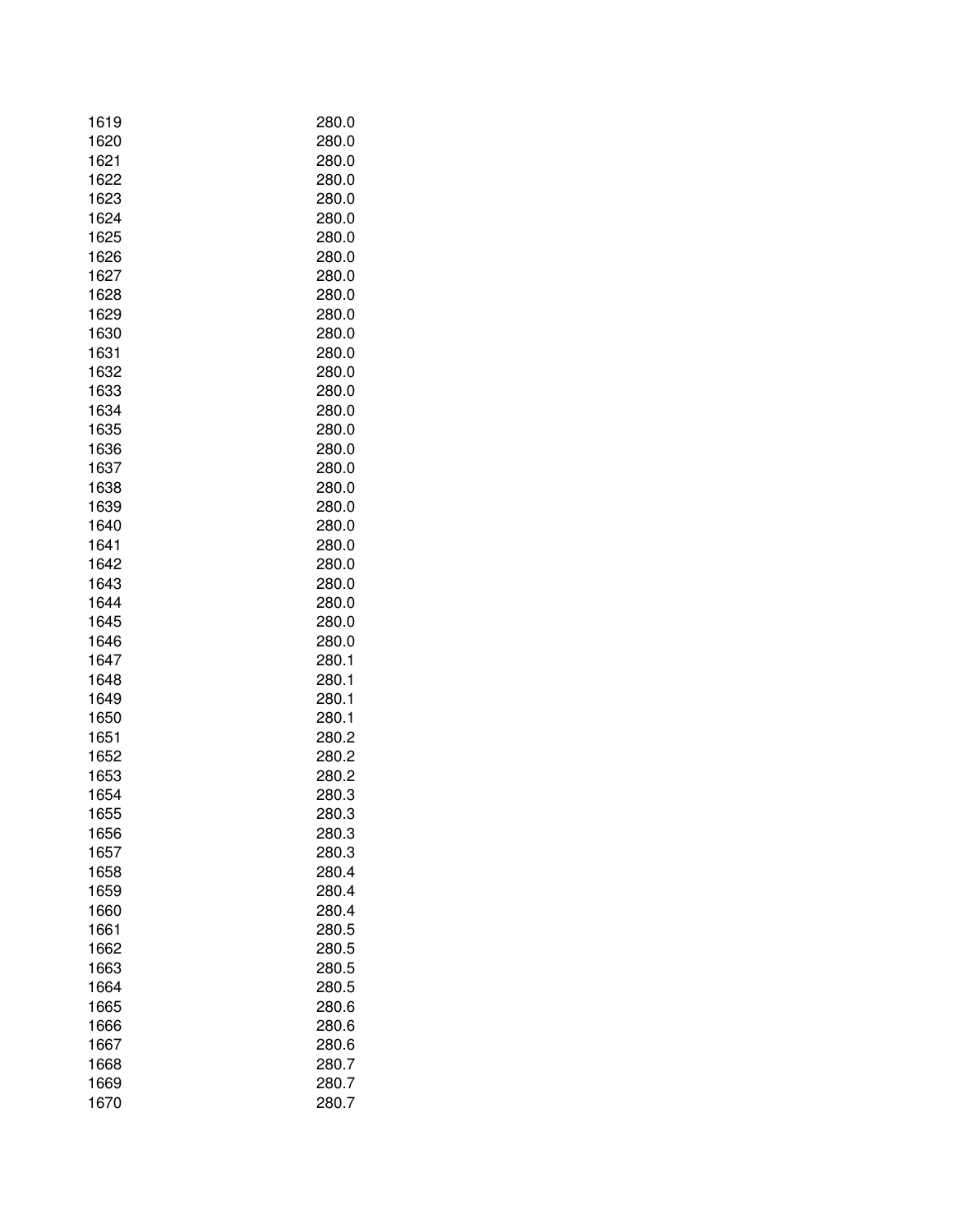| 1672<br>280.8<br>1673<br>280.8<br>1674<br>280.8<br>1675<br>280.9<br>1676<br>280.9<br>1677<br>280.9<br>280.9<br>1678<br>1679<br>281.0<br>281.0<br>1680<br>281.0<br>1681<br>280.9<br>1682<br>1683<br>280.9<br>1684<br>280.9<br>1685<br>280.9<br>280.8<br>1686<br>1687<br>280.8<br>1688<br>280.8<br>1689<br>280.7<br>1690<br>280.7<br>1691<br>280.7<br>1692<br>280.7<br>1693<br>280.6<br>1694<br>280.6<br>1695<br>280.6<br>1696<br>280.5<br>1697<br>280.5<br>1698<br>280.5<br>1699<br>280.5<br>280.4<br>1700<br>1701<br>280.4<br>1702<br>280.4<br>1703<br>280.3<br>1704<br>280.3<br>1705<br>280.3<br>1706<br>280.3<br>1707<br>280.2<br>1708<br>280.2<br>1709<br>280.2<br>1710<br>280.1<br>1711<br>280.1<br>1712<br>280.1<br>280.1<br>1713<br>1714<br>280.0<br>1715<br>280.0<br>1716<br>279.9<br>1717<br>279.8<br>1718<br>279.7<br>279.6<br>1719<br>279.4<br>1720<br>1721<br>279.3<br>1722<br>279.2 | 1671 | 280.7 |
|-------------------------------------------------------------------------------------------------------------------------------------------------------------------------------------------------------------------------------------------------------------------------------------------------------------------------------------------------------------------------------------------------------------------------------------------------------------------------------------------------------------------------------------------------------------------------------------------------------------------------------------------------------------------------------------------------------------------------------------------------------------------------------------------------------------------------------------------------------------------------------------------------|------|-------|
|                                                                                                                                                                                                                                                                                                                                                                                                                                                                                                                                                                                                                                                                                                                                                                                                                                                                                                 |      |       |
|                                                                                                                                                                                                                                                                                                                                                                                                                                                                                                                                                                                                                                                                                                                                                                                                                                                                                                 |      |       |
|                                                                                                                                                                                                                                                                                                                                                                                                                                                                                                                                                                                                                                                                                                                                                                                                                                                                                                 |      |       |
|                                                                                                                                                                                                                                                                                                                                                                                                                                                                                                                                                                                                                                                                                                                                                                                                                                                                                                 |      |       |
|                                                                                                                                                                                                                                                                                                                                                                                                                                                                                                                                                                                                                                                                                                                                                                                                                                                                                                 |      |       |
|                                                                                                                                                                                                                                                                                                                                                                                                                                                                                                                                                                                                                                                                                                                                                                                                                                                                                                 |      |       |
|                                                                                                                                                                                                                                                                                                                                                                                                                                                                                                                                                                                                                                                                                                                                                                                                                                                                                                 |      |       |
|                                                                                                                                                                                                                                                                                                                                                                                                                                                                                                                                                                                                                                                                                                                                                                                                                                                                                                 |      |       |
|                                                                                                                                                                                                                                                                                                                                                                                                                                                                                                                                                                                                                                                                                                                                                                                                                                                                                                 |      |       |
|                                                                                                                                                                                                                                                                                                                                                                                                                                                                                                                                                                                                                                                                                                                                                                                                                                                                                                 |      |       |
|                                                                                                                                                                                                                                                                                                                                                                                                                                                                                                                                                                                                                                                                                                                                                                                                                                                                                                 |      |       |
|                                                                                                                                                                                                                                                                                                                                                                                                                                                                                                                                                                                                                                                                                                                                                                                                                                                                                                 |      |       |
|                                                                                                                                                                                                                                                                                                                                                                                                                                                                                                                                                                                                                                                                                                                                                                                                                                                                                                 |      |       |
|                                                                                                                                                                                                                                                                                                                                                                                                                                                                                                                                                                                                                                                                                                                                                                                                                                                                                                 |      |       |
|                                                                                                                                                                                                                                                                                                                                                                                                                                                                                                                                                                                                                                                                                                                                                                                                                                                                                                 |      |       |
|                                                                                                                                                                                                                                                                                                                                                                                                                                                                                                                                                                                                                                                                                                                                                                                                                                                                                                 |      |       |
|                                                                                                                                                                                                                                                                                                                                                                                                                                                                                                                                                                                                                                                                                                                                                                                                                                                                                                 |      |       |
|                                                                                                                                                                                                                                                                                                                                                                                                                                                                                                                                                                                                                                                                                                                                                                                                                                                                                                 |      |       |
|                                                                                                                                                                                                                                                                                                                                                                                                                                                                                                                                                                                                                                                                                                                                                                                                                                                                                                 |      |       |
|                                                                                                                                                                                                                                                                                                                                                                                                                                                                                                                                                                                                                                                                                                                                                                                                                                                                                                 |      |       |
|                                                                                                                                                                                                                                                                                                                                                                                                                                                                                                                                                                                                                                                                                                                                                                                                                                                                                                 |      |       |
|                                                                                                                                                                                                                                                                                                                                                                                                                                                                                                                                                                                                                                                                                                                                                                                                                                                                                                 |      |       |
|                                                                                                                                                                                                                                                                                                                                                                                                                                                                                                                                                                                                                                                                                                                                                                                                                                                                                                 |      |       |
|                                                                                                                                                                                                                                                                                                                                                                                                                                                                                                                                                                                                                                                                                                                                                                                                                                                                                                 |      |       |
|                                                                                                                                                                                                                                                                                                                                                                                                                                                                                                                                                                                                                                                                                                                                                                                                                                                                                                 |      |       |
|                                                                                                                                                                                                                                                                                                                                                                                                                                                                                                                                                                                                                                                                                                                                                                                                                                                                                                 |      |       |
|                                                                                                                                                                                                                                                                                                                                                                                                                                                                                                                                                                                                                                                                                                                                                                                                                                                                                                 |      |       |
|                                                                                                                                                                                                                                                                                                                                                                                                                                                                                                                                                                                                                                                                                                                                                                                                                                                                                                 |      |       |
|                                                                                                                                                                                                                                                                                                                                                                                                                                                                                                                                                                                                                                                                                                                                                                                                                                                                                                 |      |       |
|                                                                                                                                                                                                                                                                                                                                                                                                                                                                                                                                                                                                                                                                                                                                                                                                                                                                                                 |      |       |
|                                                                                                                                                                                                                                                                                                                                                                                                                                                                                                                                                                                                                                                                                                                                                                                                                                                                                                 |      |       |
|                                                                                                                                                                                                                                                                                                                                                                                                                                                                                                                                                                                                                                                                                                                                                                                                                                                                                                 |      |       |
|                                                                                                                                                                                                                                                                                                                                                                                                                                                                                                                                                                                                                                                                                                                                                                                                                                                                                                 |      |       |
|                                                                                                                                                                                                                                                                                                                                                                                                                                                                                                                                                                                                                                                                                                                                                                                                                                                                                                 |      |       |
|                                                                                                                                                                                                                                                                                                                                                                                                                                                                                                                                                                                                                                                                                                                                                                                                                                                                                                 |      |       |
|                                                                                                                                                                                                                                                                                                                                                                                                                                                                                                                                                                                                                                                                                                                                                                                                                                                                                                 |      |       |
|                                                                                                                                                                                                                                                                                                                                                                                                                                                                                                                                                                                                                                                                                                                                                                                                                                                                                                 |      |       |
|                                                                                                                                                                                                                                                                                                                                                                                                                                                                                                                                                                                                                                                                                                                                                                                                                                                                                                 |      |       |
|                                                                                                                                                                                                                                                                                                                                                                                                                                                                                                                                                                                                                                                                                                                                                                                                                                                                                                 |      |       |
|                                                                                                                                                                                                                                                                                                                                                                                                                                                                                                                                                                                                                                                                                                                                                                                                                                                                                                 |      |       |
|                                                                                                                                                                                                                                                                                                                                                                                                                                                                                                                                                                                                                                                                                                                                                                                                                                                                                                 |      |       |
|                                                                                                                                                                                                                                                                                                                                                                                                                                                                                                                                                                                                                                                                                                                                                                                                                                                                                                 |      |       |
|                                                                                                                                                                                                                                                                                                                                                                                                                                                                                                                                                                                                                                                                                                                                                                                                                                                                                                 |      |       |
|                                                                                                                                                                                                                                                                                                                                                                                                                                                                                                                                                                                                                                                                                                                                                                                                                                                                                                 |      |       |
|                                                                                                                                                                                                                                                                                                                                                                                                                                                                                                                                                                                                                                                                                                                                                                                                                                                                                                 |      |       |
|                                                                                                                                                                                                                                                                                                                                                                                                                                                                                                                                                                                                                                                                                                                                                                                                                                                                                                 |      |       |
|                                                                                                                                                                                                                                                                                                                                                                                                                                                                                                                                                                                                                                                                                                                                                                                                                                                                                                 |      |       |
|                                                                                                                                                                                                                                                                                                                                                                                                                                                                                                                                                                                                                                                                                                                                                                                                                                                                                                 |      |       |
|                                                                                                                                                                                                                                                                                                                                                                                                                                                                                                                                                                                                                                                                                                                                                                                                                                                                                                 |      |       |
|                                                                                                                                                                                                                                                                                                                                                                                                                                                                                                                                                                                                                                                                                                                                                                                                                                                                                                 |      |       |
|                                                                                                                                                                                                                                                                                                                                                                                                                                                                                                                                                                                                                                                                                                                                                                                                                                                                                                 |      |       |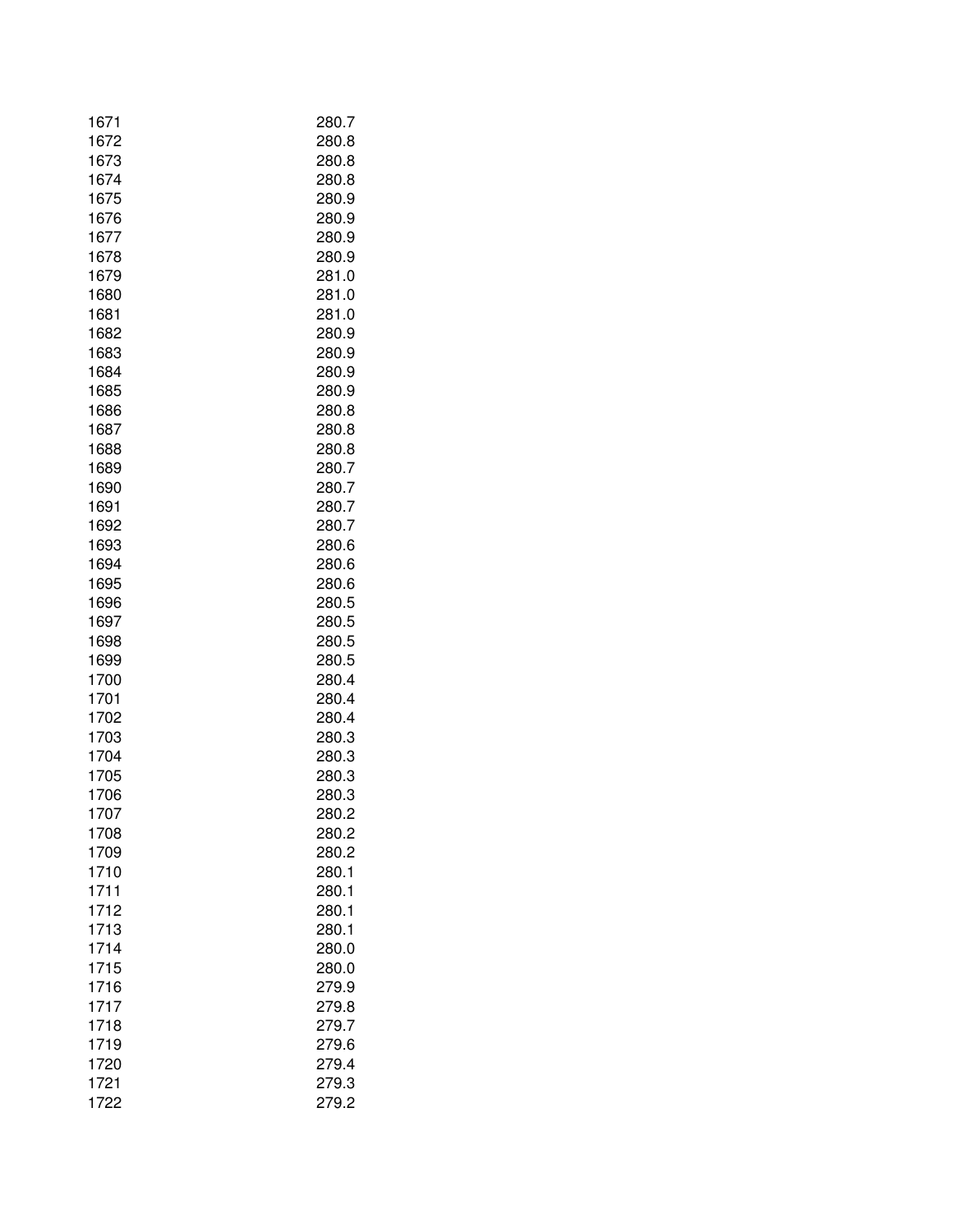| 1723         | 279.1          |
|--------------|----------------|
| 1724<br>1725 | 279.0<br>278.9 |
| 1726         | 278.8          |
| 1727         | 278.7          |
| 1728         | 278.6          |
| 1729         | 278.5          |
| 1730         | 278.3          |
| 1731         | 278.2          |
| 1732         | 278.1          |
| 1733         | 278.0          |
| 1734         | 277.9          |
| 1735<br>1736 | 277.8<br>277.7 |
| 1737         | 277.6          |
| 1738         | 277.5          |
| 1739         | 277.4          |
| 1740         | 277.2          |
| 1741         | 277.1          |
| 1742         | 277.0          |
| 1743         | 276.9          |
| 1744         | 276.8          |
| 1745         | 276.8          |
| 1746<br>1747 | 276.8<br>276.8 |
| 1748         | 276.8          |
| 1749         | 276.8          |
| 1750         | 276.8          |
| 1751         | 276.8          |
| 1752         | 276.8          |
| 1753         | 276.8          |
| 1754         | 276.8          |
| 1755         | 276.7          |
| 1756<br>1757 | 276.7<br>276.7 |
| 1758         | 276.7          |
| 1759         | 276.7          |
| 1760         | 276.7          |
| 1761         | 276.7          |
| 1762         | 276.7          |
| 1763         | 276.7          |
| 1764         | 276.7          |
| 1765         | 276.8          |
| 1766         | 276.9<br>277.0 |
| 1767<br>1768 | 277.1          |
| 1769         | 277.3          |
| 1770         | 277.4          |
| 1771         | 277.5          |
| 1772         | 277.6          |
| 1773         | 277.7          |
| 1774         | 277.8          |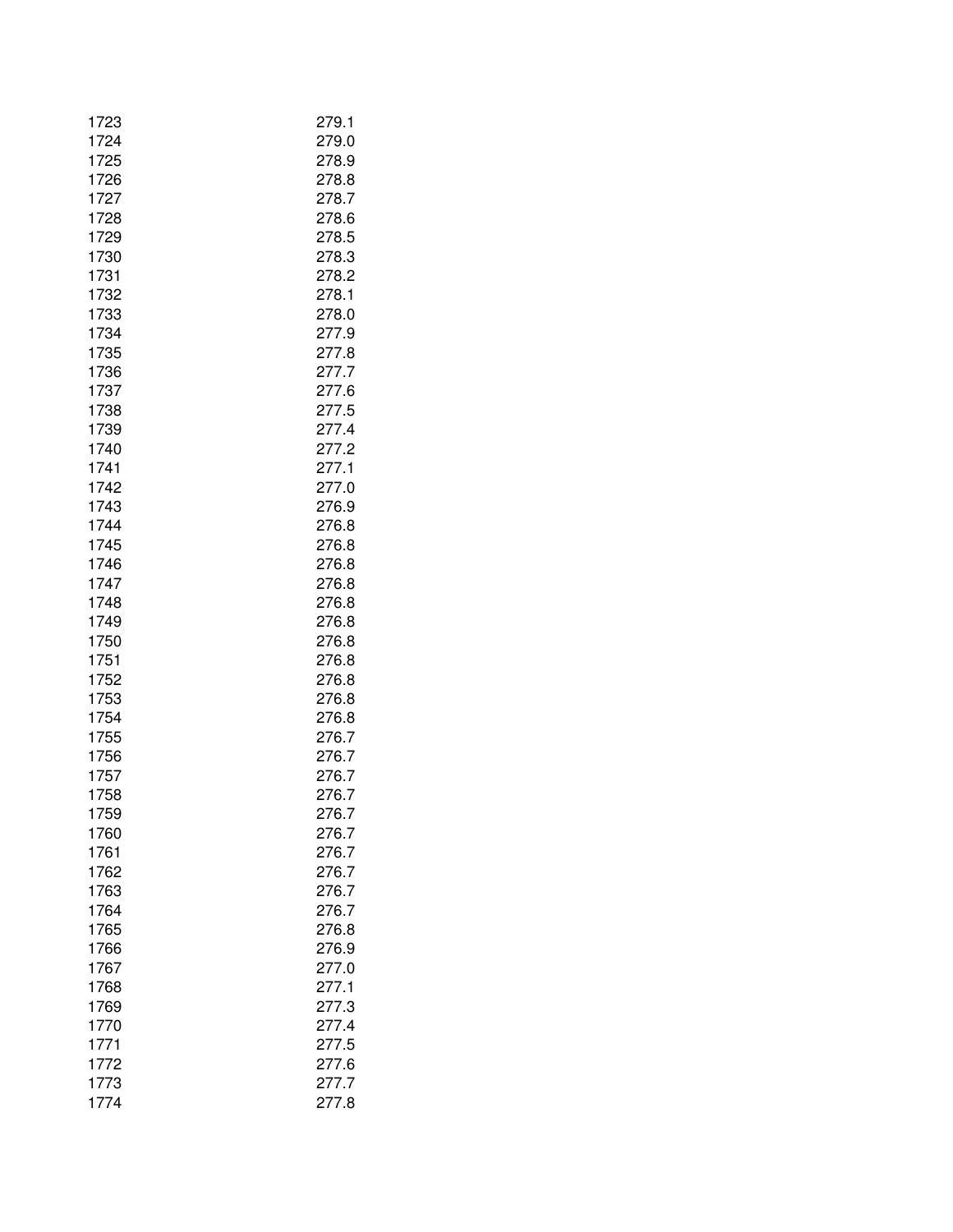| 1775 | 277.9 |
|------|-------|
| 1776 | 278.0 |
| 1777 | 278.1 |
| 1778 | 278.3 |
| 1779 | 278.4 |
| 1780 | 278.5 |
| 1781 | 278.6 |
| 1782 | 278.7 |
| 1783 | 278.8 |
| 1784 | 278.9 |
| 1785 | 279.0 |
| 1786 | 279.1 |
| 1787 | 279.3 |
| 1788 | 279.4 |
| 1789 | 279.5 |
| 1790 | 279.6 |
| 1791 | 279.7 |
| 1792 | 279.9 |
| 1793 | 280.0 |
| 1794 | 280.2 |
| 1795 | 280.4 |
| 1796 | 280.5 |
| 1797 | 280.7 |
| 1798 | 280.8 |
| 1799 | 281.0 |
| 1800 | 281.2 |
| 1801 | 281.3 |
| 1802 | 281.5 |
| 1803 | 281.7 |
| 1804 | 281.8 |
| 1805 | 282.0 |
| 1806 | 282.2 |
| 1807 | 282.3 |
| 1808 | 282.5 |
| 1809 | 282.7 |
| 1810 | 282.8 |
| 1811 | 283.0 |
| 1812 | 283.1 |
| 1813 | 283.3 |
| 1814 | 283.5 |
| 1815 | 283.6 |
| 1816 | 283.8 |
| 1817 | 283.8 |
| 1818 | 283.7 |
| 1819 | 283.7 |
| 1820 | 283.7 |
| 1821 | 283.6 |
| 1822 | 283.6 |
| 1823 | 283.6 |
| 1824 | 283.6 |
| 1825 | 283.5 |
| 1826 | 283.5 |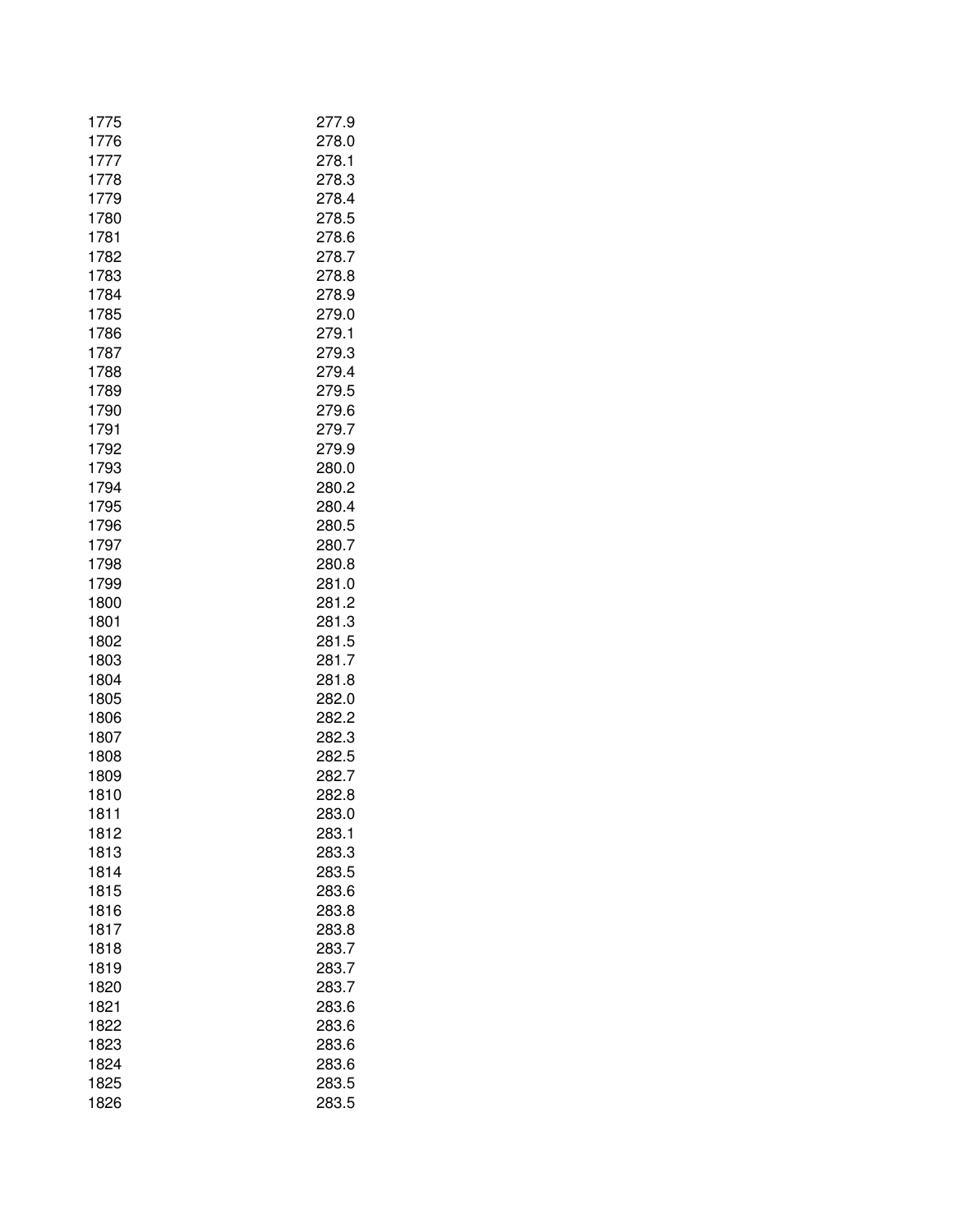| 1827 | 283.5 |
|------|-------|
| 1828 | 283.4 |
| 1829 | 283.4 |
| 1830 | 283.4 |
| 1831 | 283.3 |
| 1832 | 283.3 |
| 1833 | 283.3 |
| 1834 | 283.3 |
| 1835 | 283.2 |
| 1836 | 283.2 |
| 1837 | 283.2 |
| 1838 | 283.1 |
| 1839 | 283.1 |
| 1840 | 284.2 |
| 1841 | 285.3 |
| 1842 | 286.3 |
| 1843 | 287.4 |
| 1844 | 287.3 |
| 1845 | 287.1 |
| 1846 | 287.0 |
| 1847 | 286.8 |
| 1848 | 287.0 |
| 1849 | 287.2 |
| 1850 | 287.4 |
| 1851 | 287.6 |
| 1852 | 287.8 |
| 1853 | 288.0 |
| 1854 | 288.2 |
| 1855 | 288.3 |
| 1856 | 288.3 |
| 1857 | 288.4 |
| 1858 | 288.5 |
| 1859 | 288.6 |
| 1860 | 288.6 |
| 1861 | 288.7 |
| 1862 | 288.8 |
| 1863 | 288.9 |
| 1864 | 288.9 |
| 1865 | 289.0 |
| 1866 | 289.1 |
| 1867 | 289.2 |
| 1868 | 289.2 |
| 1869 | 289.3 |
| 1870 | 289.3 |
| 1871 | 289.4 |
| 1872 | 289.4 |
| 1873 | 289.5 |
| 1874 | 289.5 |
| 1875 | 289.7 |
| 1876 | 289.9 |
| 1877 | 290.1 |
| 1878 | 290.3 |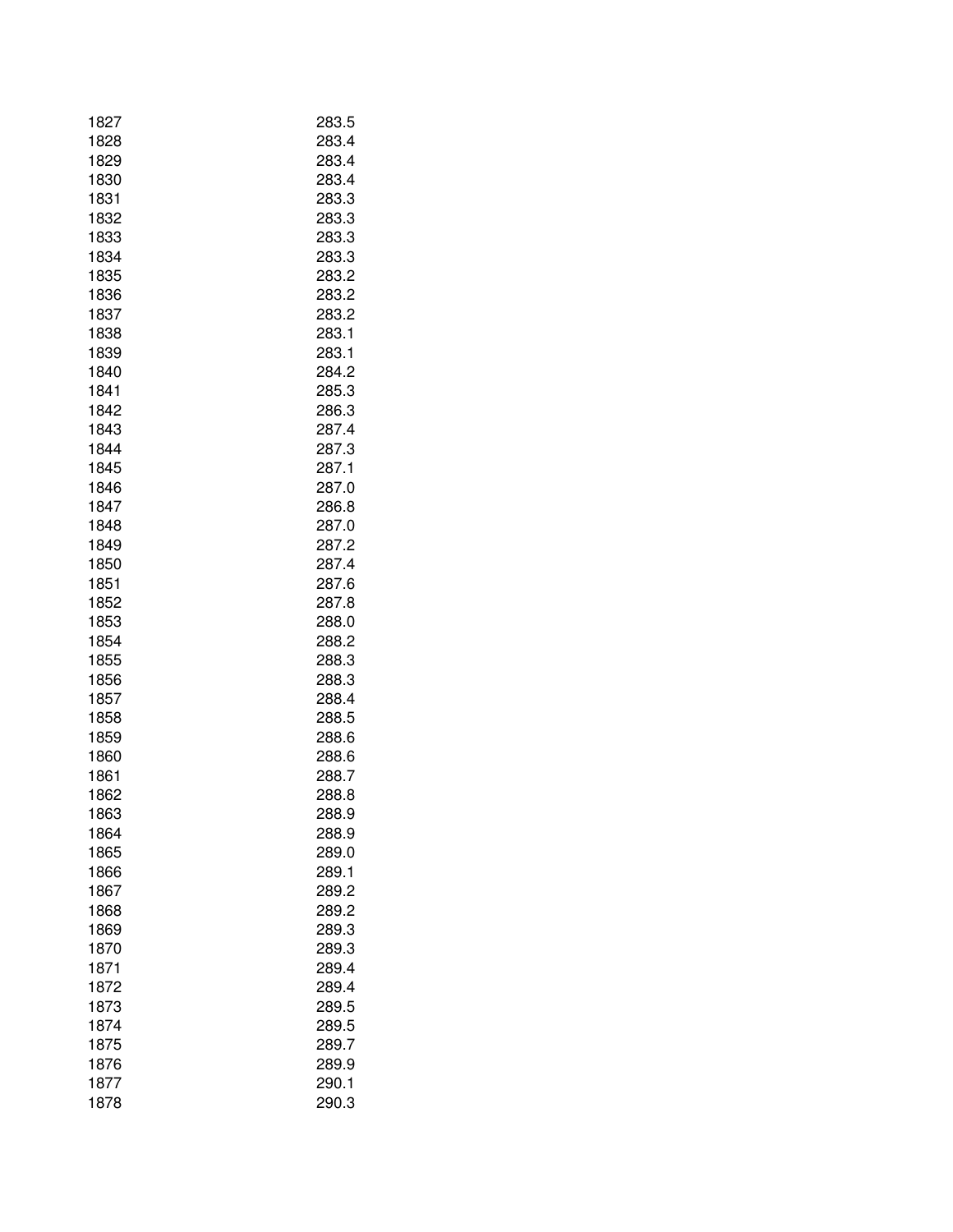| 1879 | 290.5 |
|------|-------|
| 1880 | 290.7 |
| 1881 | 291.0 |
| 1882 | 291.2 |
| 1883 | 291.4 |
| 1884 | 291.6 |
| 1885 | 291.9 |
| 1886 | 292.1 |
| 1887 | 292.3 |
| 1888 | 292.6 |
| 1889 | 292.9 |
| 1890 | 293.2 |
| 1891 | 293.5 |
| 1892 | 293.8 |
| 1893 | 294.1 |
| 1894 | 294.3 |
| 1895 | 294.6 |
| 1896 | 294.9 |
| 1897 | 295.2 |
| 1898 | 295.5 |
| 1899 | 295.8 |
| 1900 | 295.6 |
| 1901 | 295.3 |
| 1902 | 295.1 |
| 1903 | 294.8 |
| 1904 | 295.9 |
| 1905 | 296.9 |
| 1906 | 297.5 |
| 1907 | 298.1 |
| 1908 | 298.6 |
| 1909 | 299.2 |
| 1910 | 299.4 |
| 1911 | 299.6 |
| 1912 | 299.9 |
| 1913 | 300.1 |
| 1914 | 300.3 |
| 1915 | 300.5 |
| 1916 | 300.7 |
| 1917 | 300.9 |
| 1918 | 301.1 |
| 1919 | 301.2 |
| 1920 | 301.4 |
| 1921 | 301.6 |
| 1922 | 302.3 |
| 1923 | 302.9 |
| 1924 | 303.6 |
| 1925 | 304.2 |
| 1926 | 304.9 |
| 1927 | 305.5 |
| 1928 | 305.6 |
| 1929 | 305.8 |
| 1930 | 305.9 |
|      |       |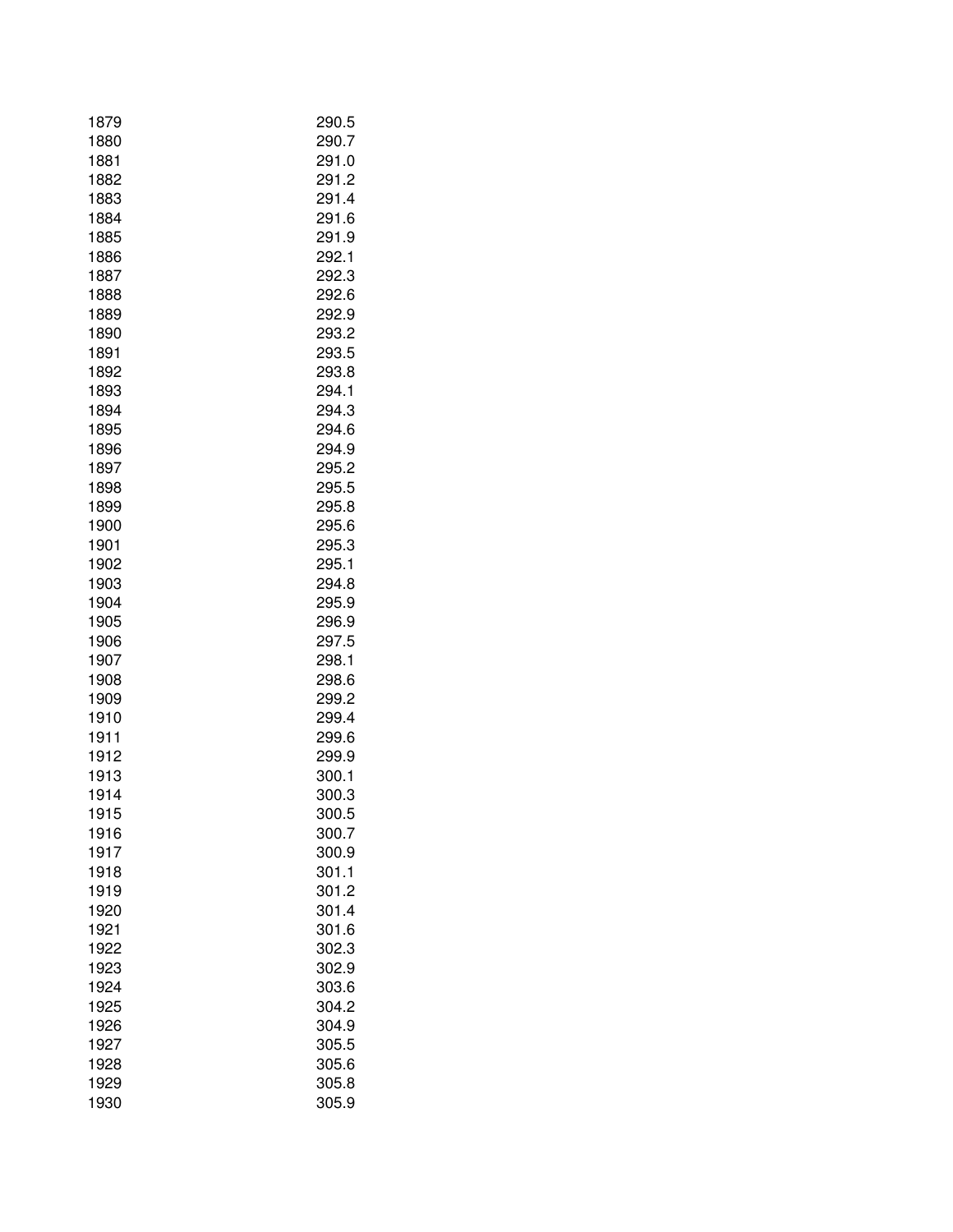| 1931         | 306.1            |
|--------------|------------------|
| 1932<br>1933 | 306.2<br>306.3   |
| 1934         | 306.5            |
| 1935         | 306.6            |
| 1936         | 306.8            |
| 1937         | 306.9            |
| 1938         | 307.1            |
| 1939         | 307.3            |
| 1940         | 307.4            |
| 1941         | 307.6            |
| 1942         | 307.7            |
| 1943         | 307.9            |
| 1944         | 308.4            |
| 1945         | 308.9            |
| 1946         | 309.3            |
| 1947         | 309.8            |
| 1948         | 310.3            |
| 1949         | 310.8            |
| 1950         | 311.3            |
| 1951         | 311.7            |
| 1952         | 312.2            |
| 1953         | 312.7            |
| 1954         | 313.2            |
| 1955         | 313.7            |
| 1956         | 314.3            |
| 1957         | 314.8            |
| 1958         | 315.3            |
| 1959         | 316.0            |
| 1960         | 316.91           |
| 1961         | 317.64           |
| 1962         | 318.45           |
| 1963         | 318.99           |
| 1964         | 319.62           |
| 1965         | 320.04           |
| 1966         | 321.38           |
| 1967         | 322.16           |
| 1968         | 323.04           |
| 1969         | 324.62           |
| 1970         | 325.68           |
| 1971         | 326.32           |
| 1972         | 327.45           |
| 1973         | 329.68           |
| 1974         | 330.17           |
| 1975         | 331.08           |
| 1976         | 332.05           |
| 1977         | 333.78           |
| 1978         | 335.41<br>336.78 |
| 1979         |                  |
| 1980<br>1981 | 338.68<br>340.11 |
| 1982         | 341.22           |
|              |                  |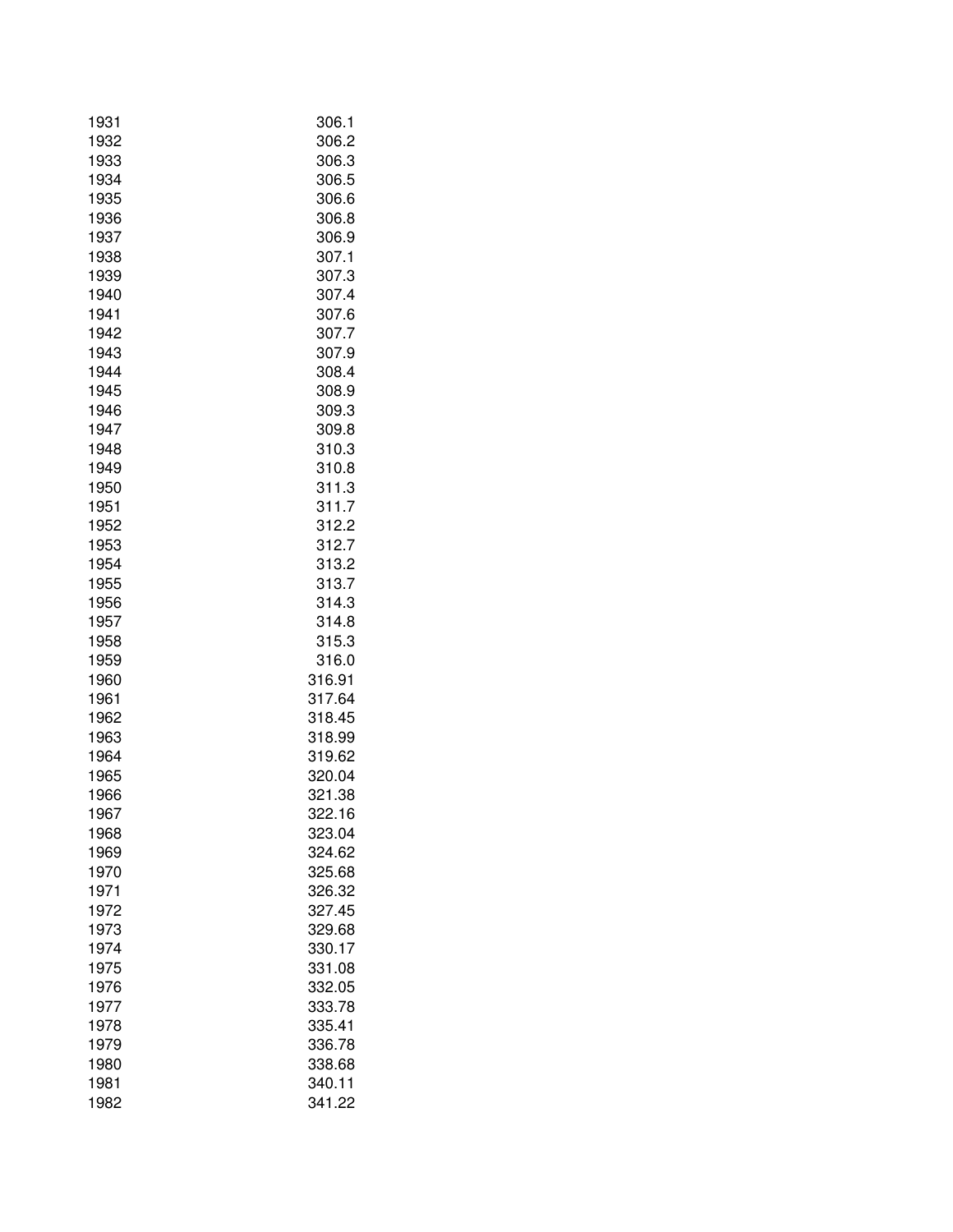| 1983 | 342.84 |
|------|--------|
| 1984 | 344.41 |
| 1985 | 345.87 |
| 1986 | 347.19 |
| 1987 | 348.98 |
| 1988 | 351.45 |
| 1989 | 352.90 |
| 1990 | 354.16 |
| 1991 | 355.48 |
| 1992 | 356.27 |
| 1993 | 356.95 |
| 1994 | 358.64 |
| 1995 | 360.62 |
| 1996 | 362.36 |
| 1997 | 363.47 |
| 1998 | 366.50 |
| 1999 | 368.14 |
| 2000 | 369.40 |
| 2001 | 371.07 |
| 2002 | 373.17 |
| 2003 | 375.78 |
| 2004 | 377.52 |
| 2005 | 379.76 |
| 2006 | 381.85 |
| 2007 | 383.71 |
| 2008 | 385.57 |
| 2009 | 387.35 |

Source: Compiled by Earth Policy Institute, with long term historical data from Worldwatch Institute, Signposts 2001 , CD-Rom (Washington, DC: 2001); 1960 to 2009 from NOAA/ESRL, "Atmospheric Carbon Dioxide - Mauna Loa," at www.esrl.noaa.gov/gmd/ccgg/trends/co2\_data\_mlo.html, updated October 2010.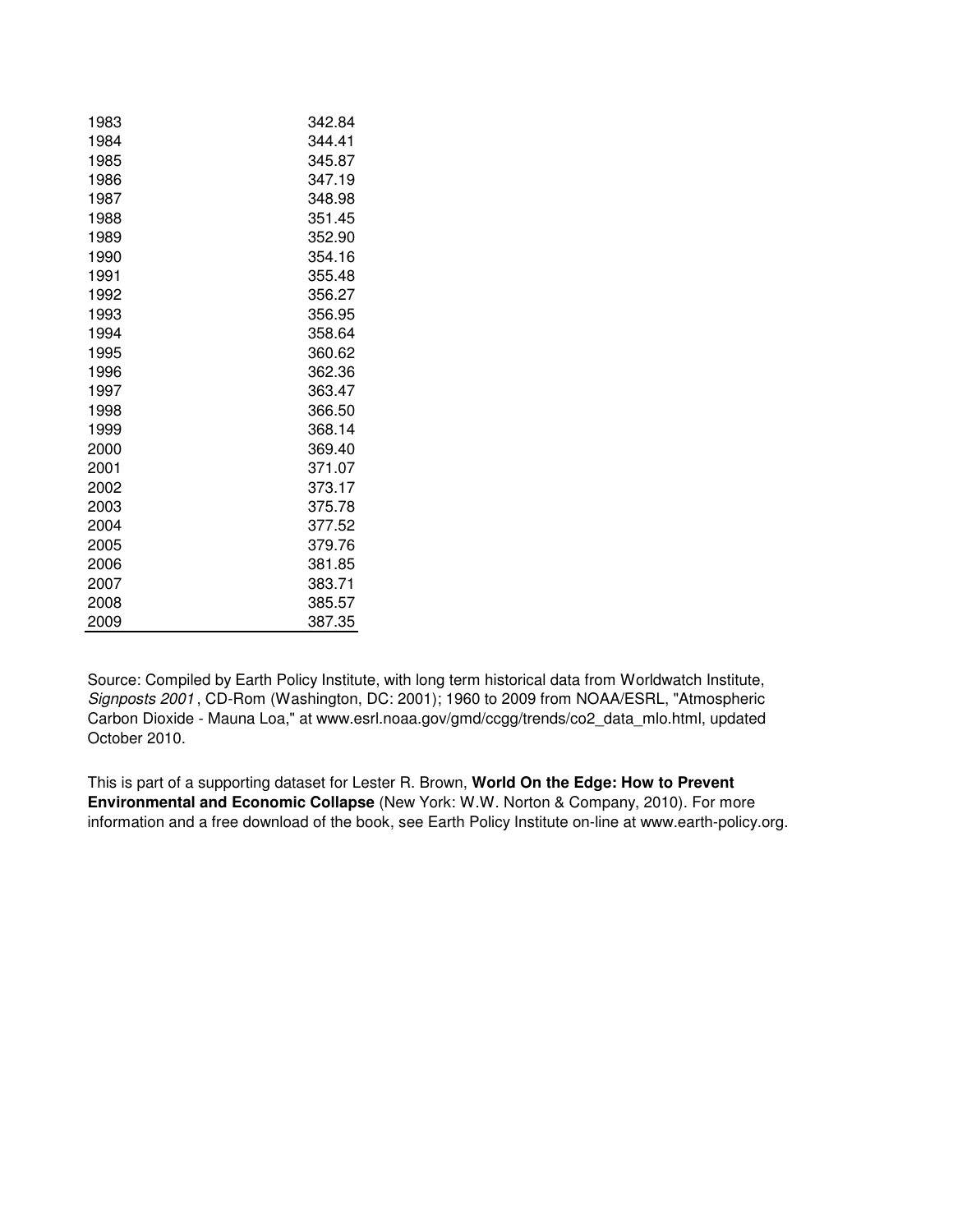

# Atmospheric Carbon Dioxide Concentration, 1000-2009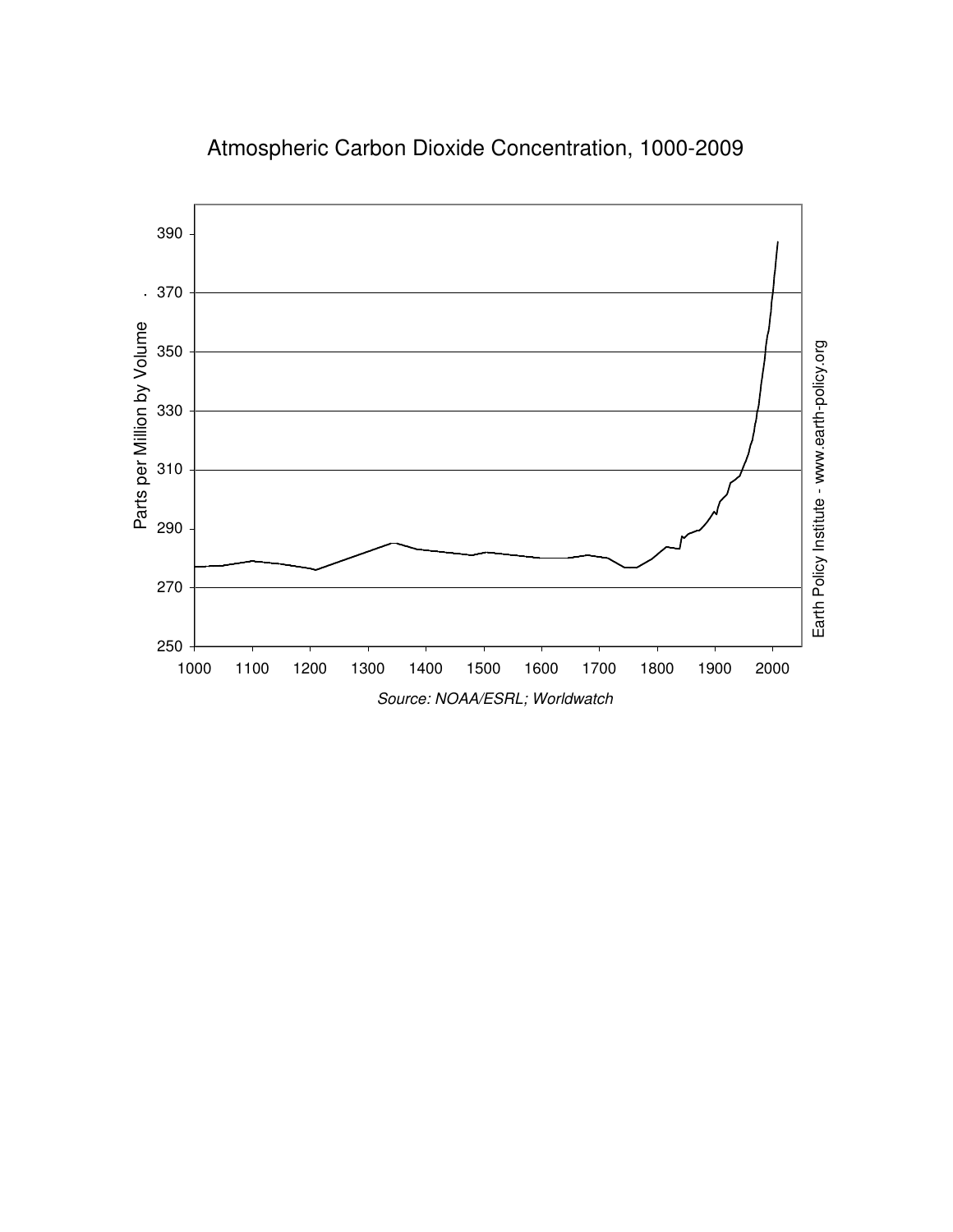# **Global Average Temperature, 1880-2009**

| Year | Temperature     |
|------|-----------------|
|      | Degrees Celsius |
|      |                 |
| 1880 | 13.72           |
| 1881 | 13.79           |
| 1882 | 13.74           |
| 1883 | 13.73           |
| 1884 | 13.68           |
| 1885 | 13.68           |
| 1886 | 13.71           |
| 1887 | 13.64           |
| 1888 | 13.73           |
| 1889 | 13.83           |
| 1890 | 13.61           |
| 1891 | 13.72           |
| 1892 | 13.68           |
| 1893 | 13.67           |
| 1894 | 13.67           |
| 1895 | 13.75           |
| 1896 | 13.86           |
| 1897 | 13.89           |
| 1898 | 13.74           |
| 1899 | 13.84           |
| 1900 | 13.92           |
| 1901 | 13.85           |
| 1902 | 13.75           |
| 1903 | 13.70           |
| 1904 | 13.65           |
| 1905 | 13.76           |
| 1906 | 13.81           |
| 1907 | 13.61           |
| 1908 | 13.67           |
| 1909 | 13.65           |
| 1910 | 13.67           |
| 1911 | 13.66           |
| 1912 | 13.68           |
| 1913 | 13.70           |
| 1914 | 13.85           |
| 1915 | 13.90           |
| 1916 | 13.70           |
| 1917 | 13.61           |
| 1918 | 13.67           |
| 1919 | 13.80           |
| 1920 | 13.81           |
| 1921 | 13.85           |
| 1922 | 13.74           |
| 1923 | 13.78           |
| 1924 | 13.78           |
| 1925 | 13.83           |
| 1926 | 13.98           |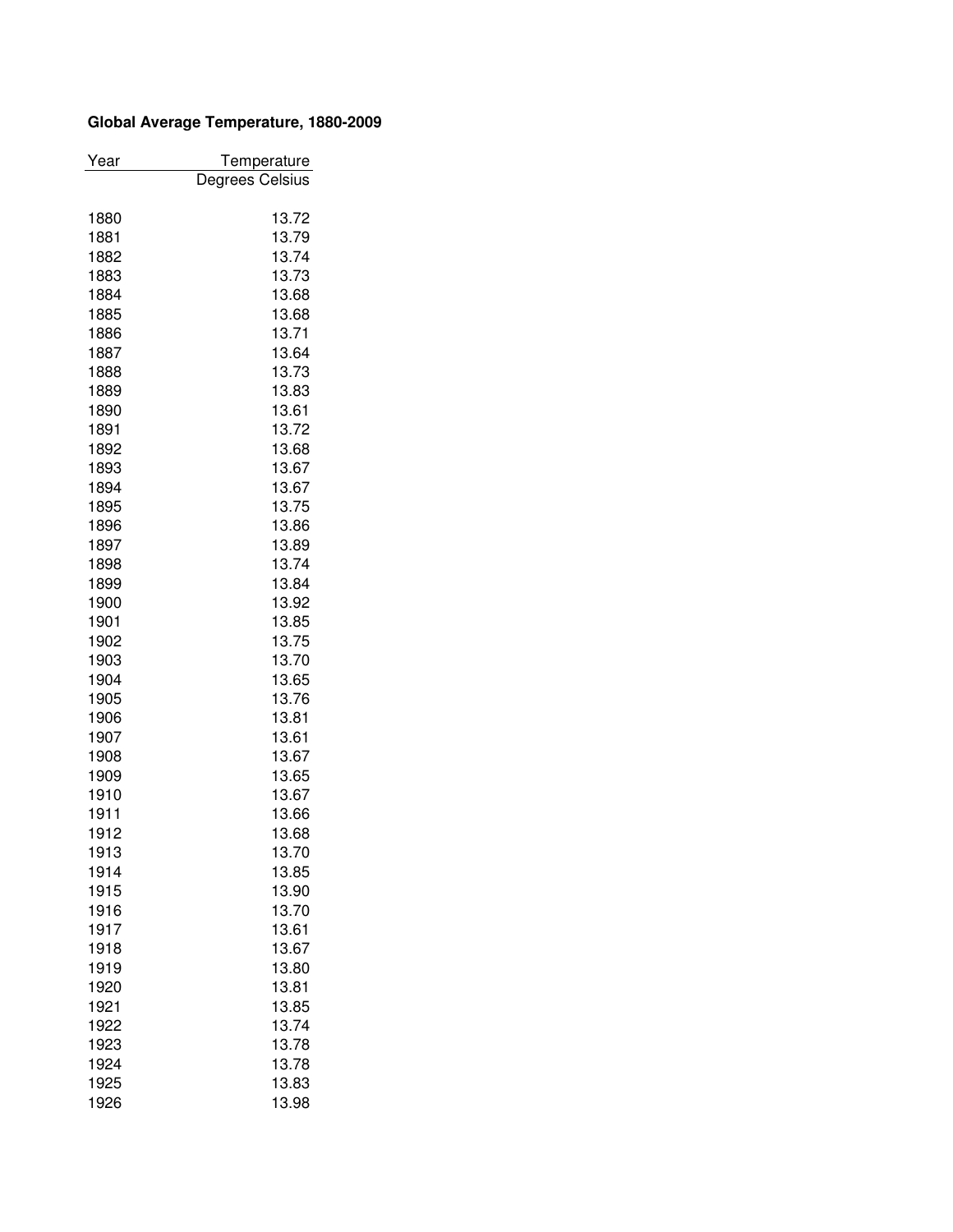| 1927         | 13.85          |
|--------------|----------------|
| 1928         | 13.87          |
| 1929         | 13.74          |
| 1930         | 13.92          |
| 1931         | 13.98          |
| 1932         | 13.92          |
| 1933         | 13.81          |
| 1934         | 13.93          |
| 1935         | 13.88          |
| 1936         | 13.95          |
| 1937         | 14.07          |
| 1938         | 14.10          |
| 1939         | 14.01          |
| 1940         | 14.04          |
| 1941         | 14.10          |
| 1942         | 14.03          |
| 1943         | 14.09          |
| 1944         | 14.19          |
| 1945         | 14.06          |
| 1946         | 13.95          |
| 1947         | 14.00          |
| 1948         | 13.96          |
| 1949         | 13.93          |
| 1950         | 13.84          |
| 1951         | 13.96          |
| 1952         | 14.03          |
| 1953         | 14.11          |
| 1954         | 13.90          |
| 1955         | 13.90          |
| 1956         | 13.83          |
| 1957         | 14.08          |
| 1958<br>1959 | 14.08<br>14.06 |
| 1960         | 13.99          |
| 1961         | 14.07          |
| 1962         | 14.04          |
| 1963         | 14.08          |
| 1964         | 13.79          |
| 1965         | 13.89          |
| 1966         | 13.97          |
| 1967         | 13.99          |
| 1968         | 13.96          |
| 1969         | 14.08          |
| 1970         | 14.03          |
| 1971         | 13.90          |
| 1972         | 14.00          |
| 1973         | 14.14          |
|              |                |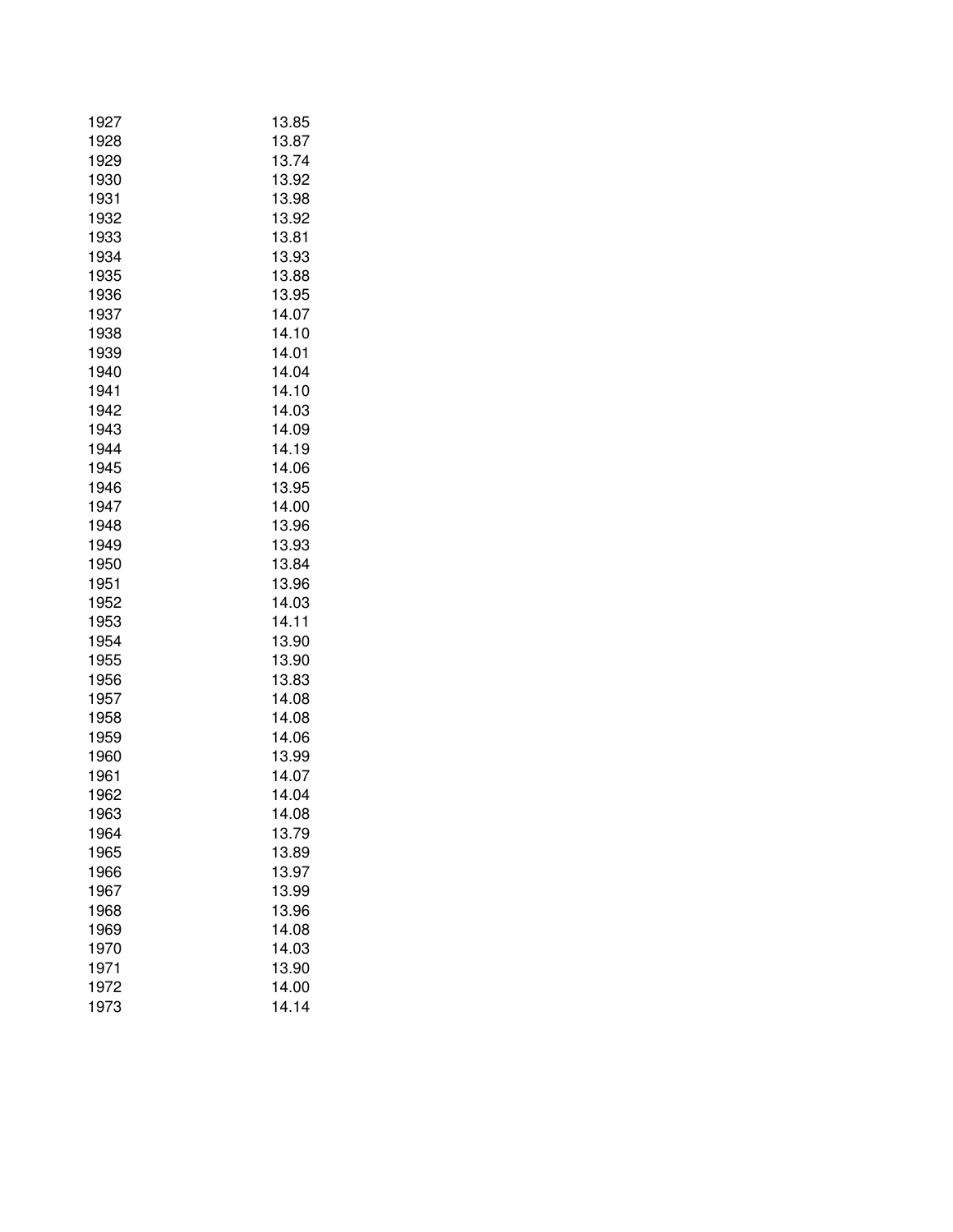| 1974 | 13.92 |
|------|-------|
| 1975 | 13.95 |
| 1976 | 13.84 |
| 1977 | 14.12 |
| 1978 | 14.01 |
| 1979 | 14.08 |
| 1980 | 14.19 |
| 1981 | 14.26 |
| 1982 | 14.04 |
| 1983 | 14.25 |
| 1984 | 14.09 |
| 1985 | 14.04 |
| 1986 | 14.12 |
| 1987 | 14.27 |
| 1988 | 14.31 |
| 1989 | 14.19 |
| 1990 | 14.36 |
| 1991 | 14.35 |
| 1992 | 14.13 |
| 1993 | 14.13 |
| 1994 | 14.23 |
| 1995 | 14.37 |
| 1996 | 14.29 |
| 1997 | 14.39 |
| 1998 | 14.56 |
| 1999 | 14.32 |
| 2000 | 14.33 |
| 2001 | 14.47 |
| 2002 | 14.56 |
| 2003 | 14.55 |
| 2004 | 14.48 |
| 2005 | 14.63 |
| 2006 | 14.55 |
| 2007 | 14.58 |
| 2008 | 14.44 |
| 2009 | 14.57 |

Source: Compiled by Earth Policy Institute from NASA Goddard Institute for Space Studies, "Global Land-Ocean Temperature Index in 0.01 degrees Celsius" at http://data.giss.nasa.gov/gistemp/tabledata/GLB.Ts+dSST.txt, updated December 2010.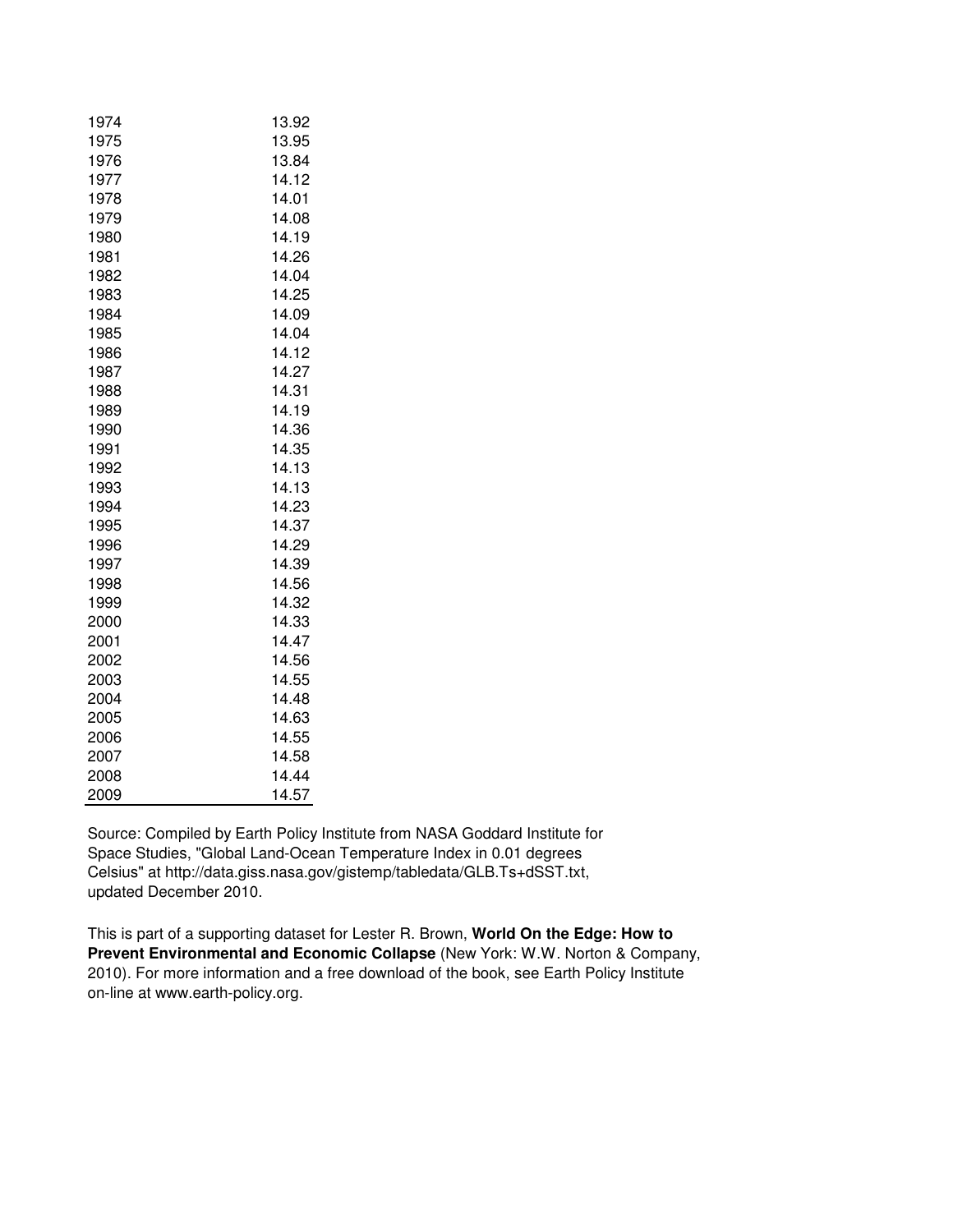

Global Average Temperature, 1880-2009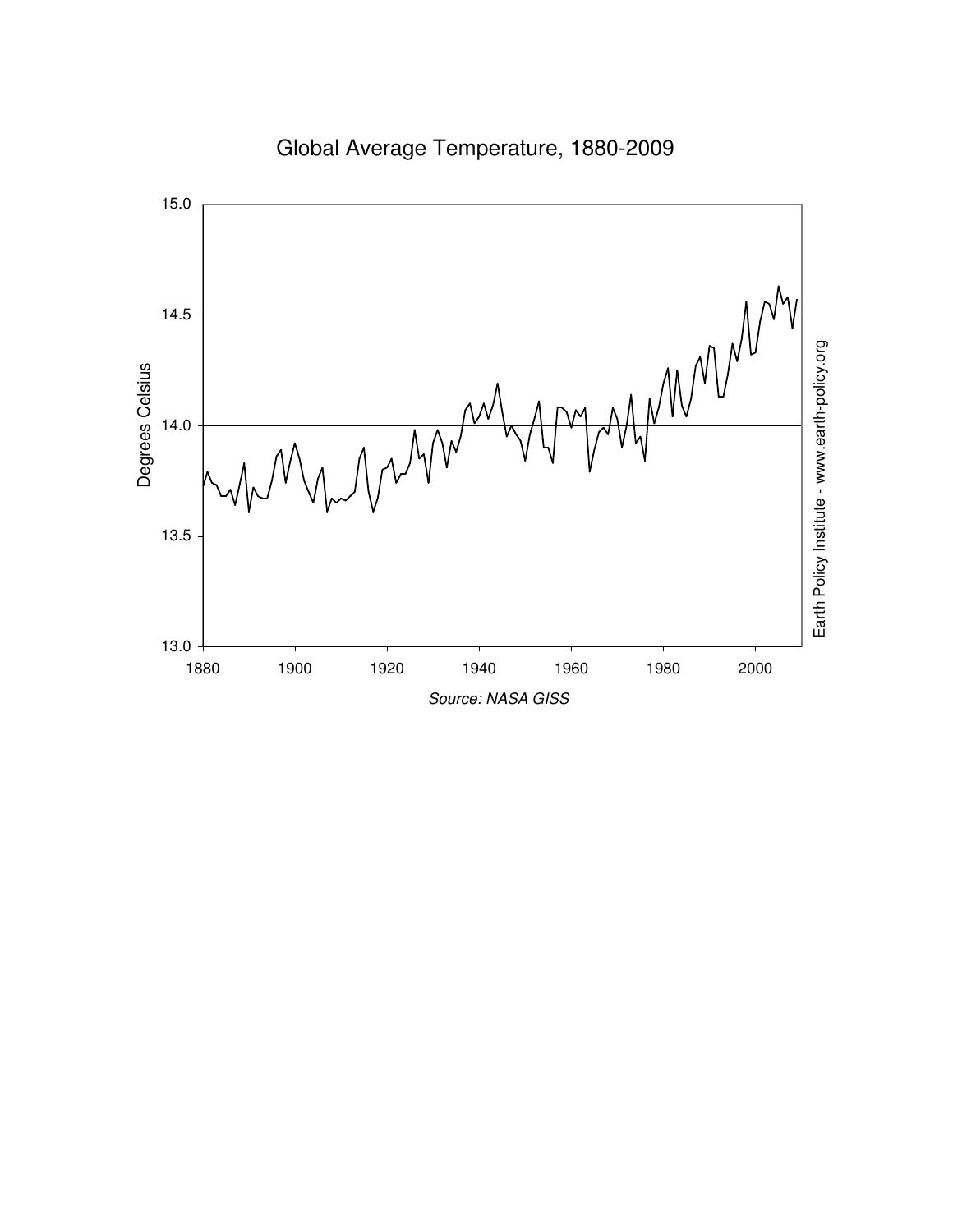# **Average Global Temperature by Decade, 1880-2009**

| Decade    | Average Temperature |
|-----------|---------------------|
|           | Degrees Celsius     |
|           |                     |
| 1880-1889 | 13.75               |
| 1890-1899 | 13.74               |
| 1900-1909 | 13.73               |
| 1910-1919 | 13.72               |
| 1920-1929 | 13.84               |
| 1930-1939 | 13.97               |
| 1940-1949 | 14.04               |
| 1950-1959 | 13.98               |
| 1960-1969 | 13.99               |
| 1970-1979 | 14.00               |
| 1980-1989 | 14.18               |
| 1990-1999 | 14.32               |
| 2000-2009 | 14.52               |

Source: Compiled by Earth Policy Institute (EPI) from National Aeronautics and Space Administration (NASA), Goddard Institute for Space Studies (GISS), "Global Land-Ocean Temperature Index in 0.01 Degrees Celsius," at data.giss.nasa.gov/gistemp/tabledata/GLB.Ts+dSST.txt, updated December 2010.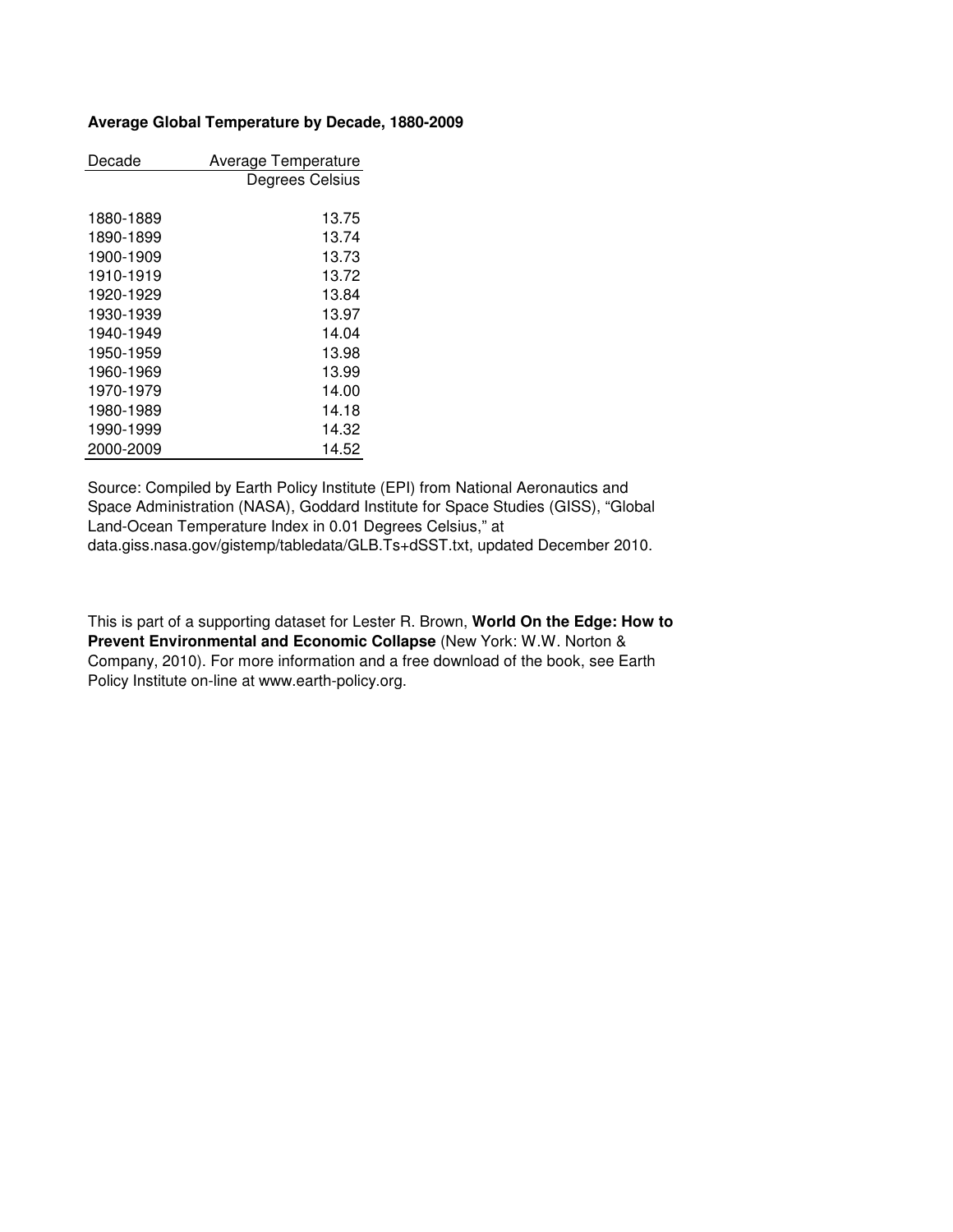#### **Natural Disasters with Billion Dollar Insured Losses through 2009**

| Year | Event                    | Location       | <b>Insured Losses</b> | Economic Losses |
|------|--------------------------|----------------|-----------------------|-----------------|
|      |                          |                | Million U.S. Dollars  |                 |
|      |                          |                |                       |                 |
| 1983 | Hurricane Alicia         | <b>USA</b>     | 1,500                 | 3,000           |
| 1987 | Winter storm             | West Europe    | 3,100                 | 3,700           |
| 1989 | Hurricane Hugo           | Caribbean, USA | 4,500                 | 9,000           |
| 1990 | Winter storm Daria       | Europe         | 5,100                 | 6,800           |
| 1990 | Winter storm Herta       | Europe         | 1,300                 | 1,950           |
| 1990 | Winter storm Vivian      | Europe         | 2,100                 | 3,200           |
| 1990 | Winter storm Wiebke      | Europe         | 1,300                 | 2,250           |
| 1991 | <b>Typhoon Mireille</b>  | Japan          | 5,400                 | 10,000          |
| 1991 | Wildfire                 | <b>USA</b>     | 1,750                 | 2,500           |
| 1992 | Hurricane Andrew         | <b>USA</b>     | 17,000                | 30,000          |
| 1992 | Hurricane Iniki          | USA: HI        | 1,600                 | 3,000           |
| 1993 | Blizzard                 | <b>USA</b>     | 1,750                 | 5,000           |
| 1993 | Floods                   | <b>USA</b>     | 1,270                 | 21,000          |
| 1994 | Earthquake               | <b>USA</b>     | 15,300                | 44,000          |
| 1995 | Earthquake               | Japan          | 3,000                 | 100,000         |
| 1995 | Hailstorm                | <b>USA</b>     | 1,135                 | 2,000           |
| 1995 | Hurricane Luis           | Caribbean      | 1,500                 | 2,500           |
| 1995 | Hurricane Opal           | <b>USA</b>     | 2,100                 | 3,000           |
| 1996 | Hurricane Fran           | <b>USA</b>     | 1,800                 | 5,200           |
| 1997 | Ice storm                | Canada, USA    | 1,200                 | 2,500           |
| 1998 | <b>Floods</b>            | China          | 1,000                 | 30,000          |
| 1998 | Typhoons Vicki and Waldo | Japan          | 1,600                 | 3,000           |
| 1998 | Hailstorm                | <b>USA</b>     | 1,350                 | 1,800           |
| 1998 | Hurricane Georges        | Caribbean, USA | 4,000                 | 10,000          |
| 1999 | Hailstorm                | Australia      | 1,100                 | 1,500           |
| 1999 | Tornadoes                | <b>USA</b>     | 1,485                 | 2,800           |
| 1999 | Hurricane Floyd          | <b>USA</b>     | 2,200                 | 4,500           |
| 1999 | <b>Typhoon Bart</b>      | Japan          | 3,500                 | 5,000           |
| 1999 | Winter storm Anatol      | Europe         | 2,350                 | 2,900           |
| 1999 | Winter storm Lothar      | Europe         | 5,900                 | 11,500          |
| 1999 | Winter storm Martin      | Europe         | 2,500                 | 4,100           |
| 2000 | Typhoon Saomai           | Japan          | 1,050                 | 1,500           |
| 2000 | Floods                   | <b>UK</b>      | 1,100                 | 1,500           |
| 2000 | Hailstorm                | <b>USA</b>     | 1,900                 | 2,500           |
| 2001 | Tropical storm Alison    | <b>USA</b>     | 3,500                 | 6,000           |
| 2002 | Tornadoes                | <b>USA</b>     | 1,675                 | 2,200           |
| 2002 | Floods                   | Europe         | 3,400                 | 16,000          |
| 2002 | Winter storm Jeanett     | Europe         | 1,500                 | 2,300           |
| 2003 | Hailstorm, Tornadoes     | <b>USA</b>     | 1,600                 | 2,100           |
| 2003 | Tornadoes                | <b>USA</b>     | 3,200                 | 4,000           |
| 2003 | Hurricane Isabell        | <b>USA</b>     | 1,685                 | 5,000           |
| 2003 | Wildfires                | <b>USA</b>     | 2,200                 | 3,500           |
| 2004 | Hurricane Charley        | Caribbean, USA | 8,000                 | 18,000          |
| 2004 | <b>Hurricane Frances</b> | Caribbean, USA | 6,000                 | 12,000          |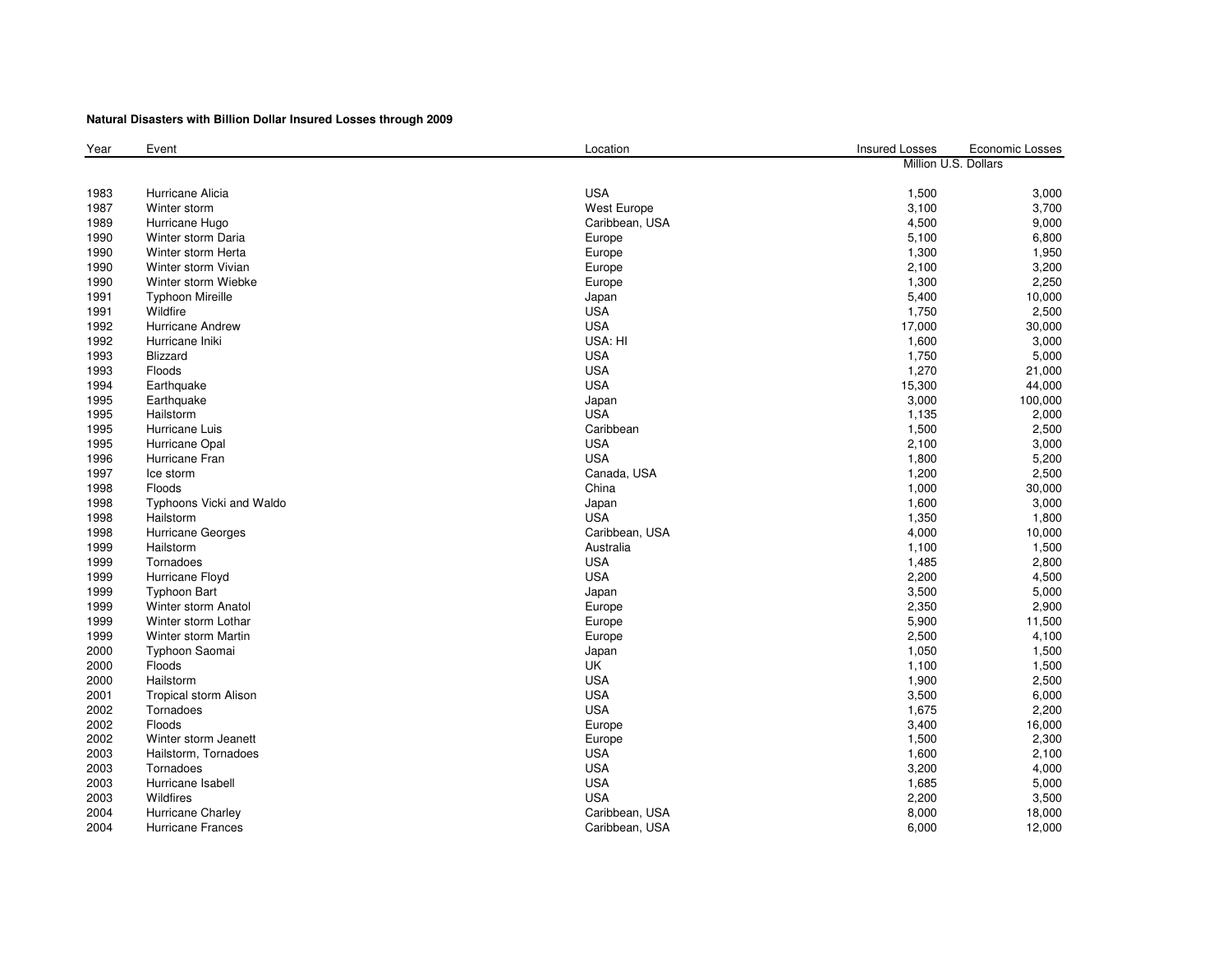| 2004 | <b>Typhoon Songda</b>           | Japan                                           | 3,000  | 6,000   |
|------|---------------------------------|-------------------------------------------------|--------|---------|
| 2004 | Hurricane Ivan                  | Caribbean, USA                                  | 11,500 | 23,000  |
| 2004 | Hurricane Jeanne                | Caribbean, USA                                  | 5,000  | 9,000   |
| 2004 | <b>Typhoon Tokage</b>           | Japan                                           | 1,300  | 2,300   |
| 2004 | Earthquake, Tsunami             | South Asia, East Africa                         | >1,000 | >10,000 |
| 2005 | Winter storm Erwin              | Scandinavia, Baltic Countries                   | 2,500  | 5,800   |
| 2005 | Hurricane Dennis                | Jamaica, Haiti, Cuba, USA: FL, AL, MS, GA       | 1,200  | 3,100   |
| 2005 | Floods                          | Germany, Australia, Switzerland                 | 1,700  | 3,000   |
| 2005 | Hurricane Katrina               | USA: AL, FL, LA, MS                             | 60,000 | 125,000 |
| 2005 | Hurricane Rita                  | USA: FL, LA, TX, MS                             | 11,000 | 16,000  |
| 2005 | Hurricane Wilma                 | Mexico. USA: FL                                 | 10,500 | 18,000  |
| 2006 | Tornadoes, Hailstorm            | <b>USA</b>                                      | 1,280  | 1,600   |
| 2006 | Tornadoes                       | <b>USA</b>                                      | 1,850  | 2,600   |
| 2006 | Drought, Heatwaves, Wildfires   | Worldwide                                       | 1,500  | >4,500  |
| 2006 | Typhoon Shanshan                | Japan, South Korea                              | 1,200  | 2,500   |
| 2007 | Winter Storm Kyrill             | Europe                                          | 5,800  | 10,000  |
| 2007 | Winter storm, tornadoes         | Atlantic Coast of North America, US Gulf States | 1,569  | 2,000   |
| 2007 | Floods (June)                   | UK                                              | 3,000  | 4,000   |
| 2007 | Floods (July)                   | UK                                              | 3,000  | 4,000   |
| 2007 | <b>Wildland Fires</b>           | USA: Southern CA                                | 2,300  | 2,700   |
| 2008 | Winter damage                   | China                                           | 1,200  | 21,000  |
| 2008 | Winter Storm Emma               | Europe                                          | 1,500  | 2,000   |
| 2008 | Severe Storm, Tornadoes         | USA, esp: CO, MN                                | 1,325  | 1,600   |
| 2008 | Severe Storm Hilal              | Germany                                         | 1,100  | 1,500   |
| 2008 | Hurricane Gustav                | Caribbean, USA                                  | 3,500  | 10,000  |
| 2008 | Hurricane Ike                   | Caribbean, USA                                  | 15,000 | 38,000  |
| 2009 | <b>Winter Storm Klaus</b>       | France, Spain, Italy                            | 3,000  | 5,100   |
| 2009 | <b>Black Saturday wildfires</b> | Australia                                       | 770    | 1,300   |
| 2009 | Flood                           | USA, Canada                                     | 75     | 1,000   |
| 2009 | Earthquake                      | Italy                                           | 260    | 2,500   |
| 2009 | Severe Weather, Tornadoes       | <b>USA</b>                                      | 1,100  | 2,000   |
| 2009 | Severe Weather, Hail            | Europe                                          | 1,200  | 1,800   |
| 2009 | <b>Typhoon Morakot</b>          | Taiwan, China, Philippines                      | 110    | 4,600   |
| 2009 | Earthquake                      | Indonesia                                       | 100    | 2,200   |
| 2009 | <b>Typhoon Melor</b>            | Japan                                           | 625    | 1,000   |
| 2009 | Hurricane Ida                   | Mexico, El Salvador, Nicaragua, USA             | 250    | 1,500   |

Note: Damage values in nominal dollars.

Source: Compiled by Earth Policy Institute from Munich Re, "Natural Disasters: Billion-\$ Insurance Losses," in Louis Perroy, "Impacts of Climate Change on Financial Institutions' Medium to Long Term Assets and Liabilities," presented to the Staple Inn Actuarial Society, 14 June 2005; Munich Re, Topics Geo: Natural Catastrophes 2004, 2005, 2006, 2007, 2008, and 2009 (Munich: 2005, 2006, 2007, 2008, 2009, and 2010).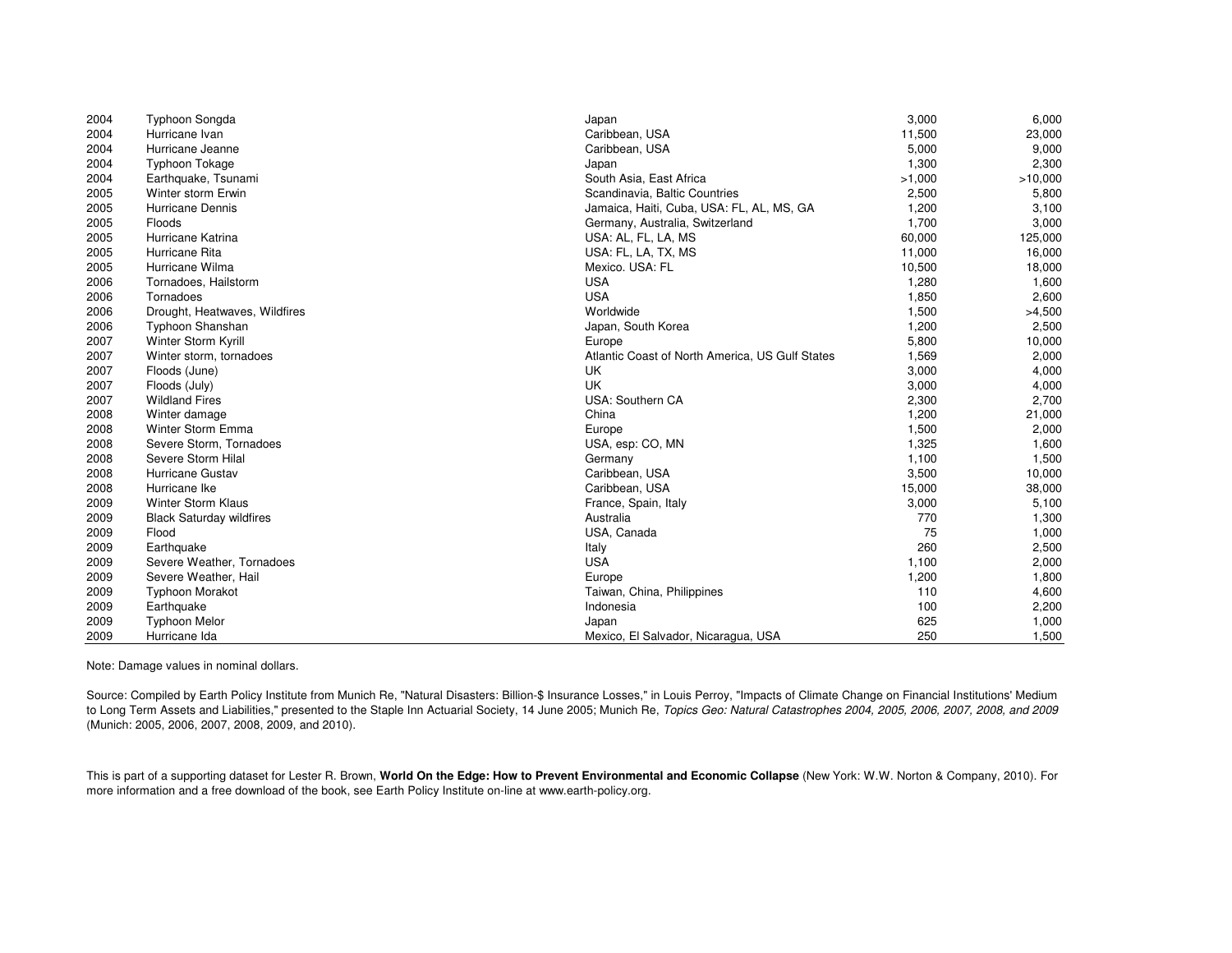#### **Major Ice Disintegration and Calving Events, 1995-2010**

| Date*                        | Name                                     | Area (Weight)                                   | Location                                             | Notes                                                                                                                                                                                                                                                                                                                                                                                                                                                 |
|------------------------------|------------------------------------------|-------------------------------------------------|------------------------------------------------------|-------------------------------------------------------------------------------------------------------------------------------------------------------------------------------------------------------------------------------------------------------------------------------------------------------------------------------------------------------------------------------------------------------------------------------------------------------|
| January 1995                 | Larsen A Ice Shelf                       | 1,500 $km^2$                                    | Antarctic Peninsula,<br>West Antarctica              | The ice shelf rapidly disintegrated into icebergs, indicating "a new<br>style of ice shelf response to pronounced climate warming."<br>Disintegration is thought to start with warm summers' creating<br>meltponds on the ice shelf surface which drain through cracks to<br>the shelf base. Larsen A had been acting as a buttress to the<br>inland glaciers that fed it; after disintegration, the speeds of those<br>glaciers increased 2-3 times. |
| March 2000                   | Ross Ice Shelf                           | 11,007 $km^2$                                   | Ross Sea, East<br>Antarctica                         | Iceberg B-15, one of the largest ever observed, broke off of the<br>Ross Ice Shelf near Roosevelt Island, obstructing pack ice<br>movement out to sea and blocking sunlight from the marine<br>ecosystem.                                                                                                                                                                                                                                             |
| 31 January - 5<br>March 2002 | Larsen B                                 | 3,250 km <sup>2</sup> (720 billion<br>tons)     | Antarctic Peninsula.<br><b>West Antarctica</b>       | The Northern portion of 400-year old Larsen B disintegrated over a<br>span of 35 days, marking the "largest single disintegration event in<br>30 years of ice shelf monitoring." The break-up led to a speeding<br>up of the inland glaciers that fed it, "showing that much of<br>Antarctica's ice is vulnerable if its other ice shelves break up."                                                                                                 |
| 11 March 2002                | <b>Thwaites Glacier</b>                  | 5,538 $km^2$                                    | Pine Island Bay,<br>Amundsen Sea, West<br>Antarctica | Iceberg B-22 broke off from the Thwaites Glacier Tongue. Both the<br>Thwaites Glacier and neighboring Pine Island Glacier have sped<br>up and thinned over the past few decades as they are being<br>melted by warm water from below. They have been called the<br>"weak underbelly of West Antarctica."                                                                                                                                              |
| 5 May 2002                   | Ross Ice Shelf                           | 560 $km2$                                       | Ross Sea, East<br>Antarctica                         | Iceberg C-18 calved off of the Ross Ice Shelf.                                                                                                                                                                                                                                                                                                                                                                                                        |
| February - July<br>2008      | Wilkins Ice Shelf                        |                                                 | Antarctic Peninsula,<br><b>West Antarctica</b>       | The Wilkins Ice Shelf underwent three periods of significant<br>disintegration: in February-March, May, and June-July. The latter<br>two were particularly notable because they occurred in winter.                                                                                                                                                                                                                                                   |
| 22 July - 29<br>August 2008  | <b>Ellesmere Coast</b>                   | 214 $km2$                                       | Ellesmere Island,<br>Canada                          | The five ice shelves in the Canadian Arctic, Serson, Petersen,<br>Milne, Ward Hunt, and Markham, collectively lost 214 km <sup>2</sup> of ice.<br>The Ellesmere Coast ice shelves were discovered in the early<br>1900s and, at the time, were thousands of square miles in area<br>and 20-40 meters thick. Now, there are only "tiny fragments"<br>remaining.                                                                                        |
| 12 April 2009                | Wilkins Ice Bridge,<br>Wilkins Ice Shelf |                                                 | Antarctic Peninsula,<br>West Antarctica              | The sequential disintegrations on the Wilkins Ice Shelf in 2008 left<br>a narrow "bridge" of ice connecting the main part of the ice shelf to<br>Charcot Island and surrounding ice. In April, this ice bridge gave<br>way, opening a passage for the previously detached pieces to flow<br>out to sea and leaving the southern portion of the shelf more<br>vulnerable to disintegration.                                                            |
| January 12-13,<br>2010       | Ronne-Filchner Ice<br>Shelf              | $>$ 3,140 km <sup>2</sup>                       | Weddell Sea, West<br>Antarctica                      | An area larger than the state of Rhode Island broke off of the sea<br>ice bridge between the Ronne-Filchner Ice Shelf and the A-23A<br>iceberg in this routine event.                                                                                                                                                                                                                                                                                 |
| February 12 or<br>13, 2010   | Mertz Glacier                            | 3,042 km <sup>2</sup> (700-800<br>billion tons) | George V Coast, East<br>Antarctica                   | The B-09B iceberg, which was 94km x 39 km in size, collided with<br>the Mertz Glacier tongue, causing it to break away from the rest of<br>the glacier and form a new iceberg. The ice tongue had formerly<br>helped keep a section of the ocean ice-free, creating an ice-free<br>area ("polynya") that was a crucial wildlife feeding site.                                                                                                         |
| July 6-7, 2010               | Jakobshavn Isbrae<br>Glacier             |                                                 | Southwest Greenland                                  | The Jakobshavn Glacier, which is one of the principal outlets via<br>which the Greenland Ice sheet drains to the sea, retreated by 1.5<br>kilometers in just 2 days. Jakobshavn, which has been retreating<br>for decades, is the fastest flowing glacier in the world, and its<br>speed is accelerating: it flowed by 7 km/yr in 2001 and by 15 km/yr<br>in 2010.                                                                                    |
| August 5, 2010               | Petermann Glacier                        | 251 $km2$                                       | Northwest Greenland                                  | About one-quarter of the 70-kilometer ice tongue of the Petermann<br>Glacier, the longest floating ice tongue in the Northern<br>Hemisphere, broke off. This iceberg, four times the size of<br>Manhattan and "up to half the height of the Empire State building,"<br>was the largest calved in the Arctic since 1962.                                                                                                                               |

\* Note: Dates may indicate the date of observation and not necessarily the date of the ice break-up event.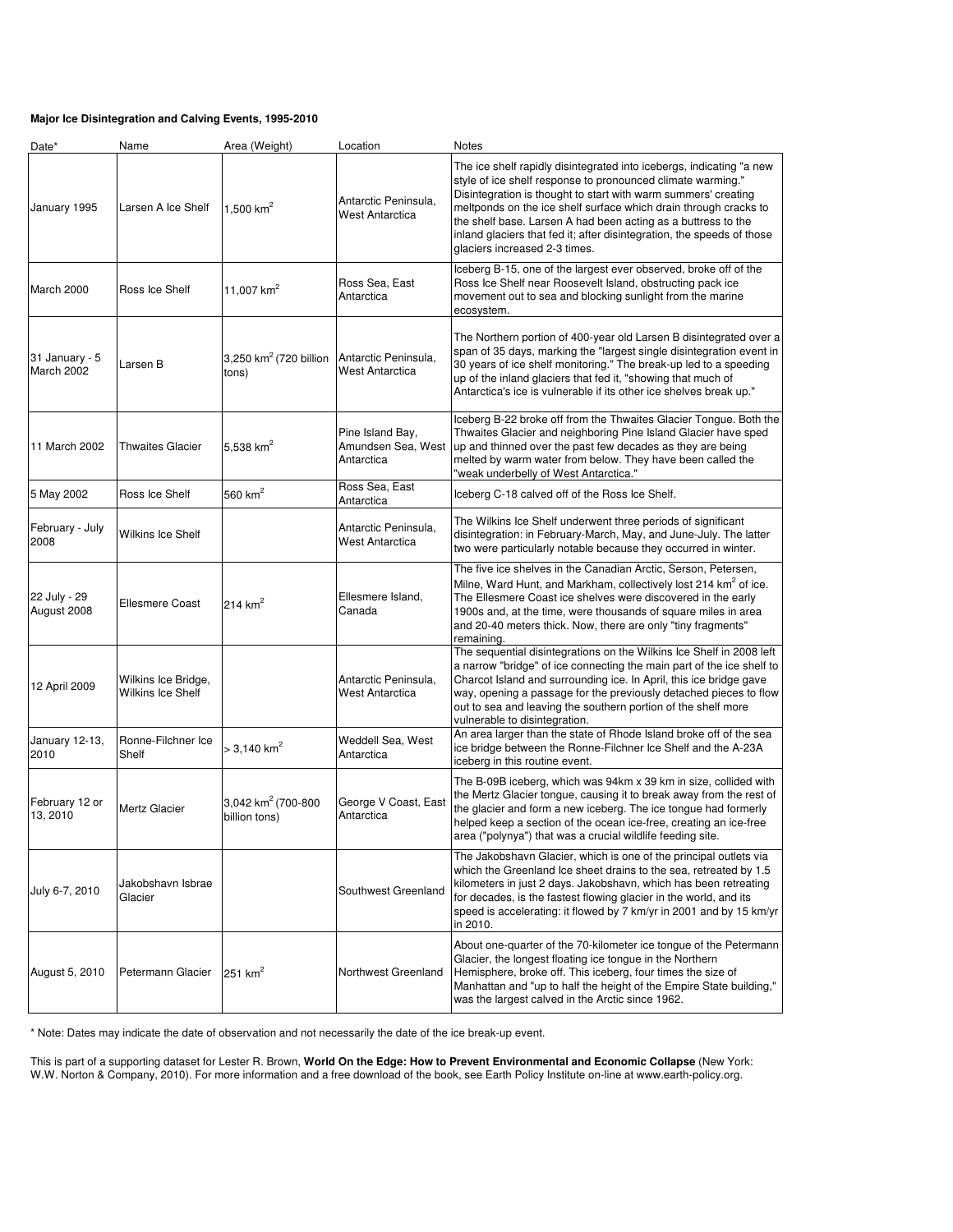# **September and Annual Average Arctic Sea Ice Extent, 1979-2010**

|      | Sea Ice Extent,           | Sea Ice Extent, |  |
|------|---------------------------|-----------------|--|
| Year | September                 | Annual Average  |  |
|      | Million Square Kilometers |                 |  |
| 1979 | 7.2                       | 12.5            |  |
| 1980 | 7.9                       | 12.5            |  |
| 1981 | 7.3                       | 12.3            |  |
| 1982 | 7.5                       | 12.7            |  |
| 1983 | 7.5                       | 12.5            |  |
| 1984 | 7.2                       | 12.1            |  |
| 1985 | 6.9                       | 12.2            |  |
| 1986 | 7.5                       | 12.4            |  |
| 1987 | 7.5                       | 12.3            |  |
| 1988 | 7.5                       | 12.1            |  |
| 1989 | 7.0                       | 12.1            |  |
| 1990 | 6.2                       | 11.9            |  |
| 1991 | 6.6                       | 11.9            |  |
| 1992 | 7.6                       | 12.2            |  |
| 1993 | 6.5                       | 12.1            |  |
| 1994 | 7.2                       | 12.2            |  |
| 1995 | 6.1                       | 11.6            |  |
| 1996 | 7.9                       | 11.9            |  |
| 1997 | 6.7                       | 11.8            |  |
| 1998 | 6.6                       | 11.9            |  |
| 1999 | 6.2                       | 11.9            |  |
| 2000 | 6.3                       | 11.7            |  |
| 2001 | 6.8                       | 11.8            |  |
| 2002 | 6.0                       | 11.6            |  |
| 2003 | 6.2                       | 11.6            |  |
| 2004 | 6.1                       | 11.4            |  |
| 2005 | 5.6                       | 11.1            |  |
| 2006 | 5.9                       | 11.0            |  |
| 2007 | 4.3                       | 10.7            |  |
| 2008 | 4.7                       | 11.2            |  |
| 2009 | 5.4                       | 11.2            |  |
| 2010 | 4.9                       |                 |  |

Source: F. Fetterer, K. Knowles, W. Meier, and M. Savoie, "Sea Ice Index," at nsidc.org/data/g02135.html (Boulder, CO: National Snow and Ice Data Center (NSIDC)), viewed 16 December 2010.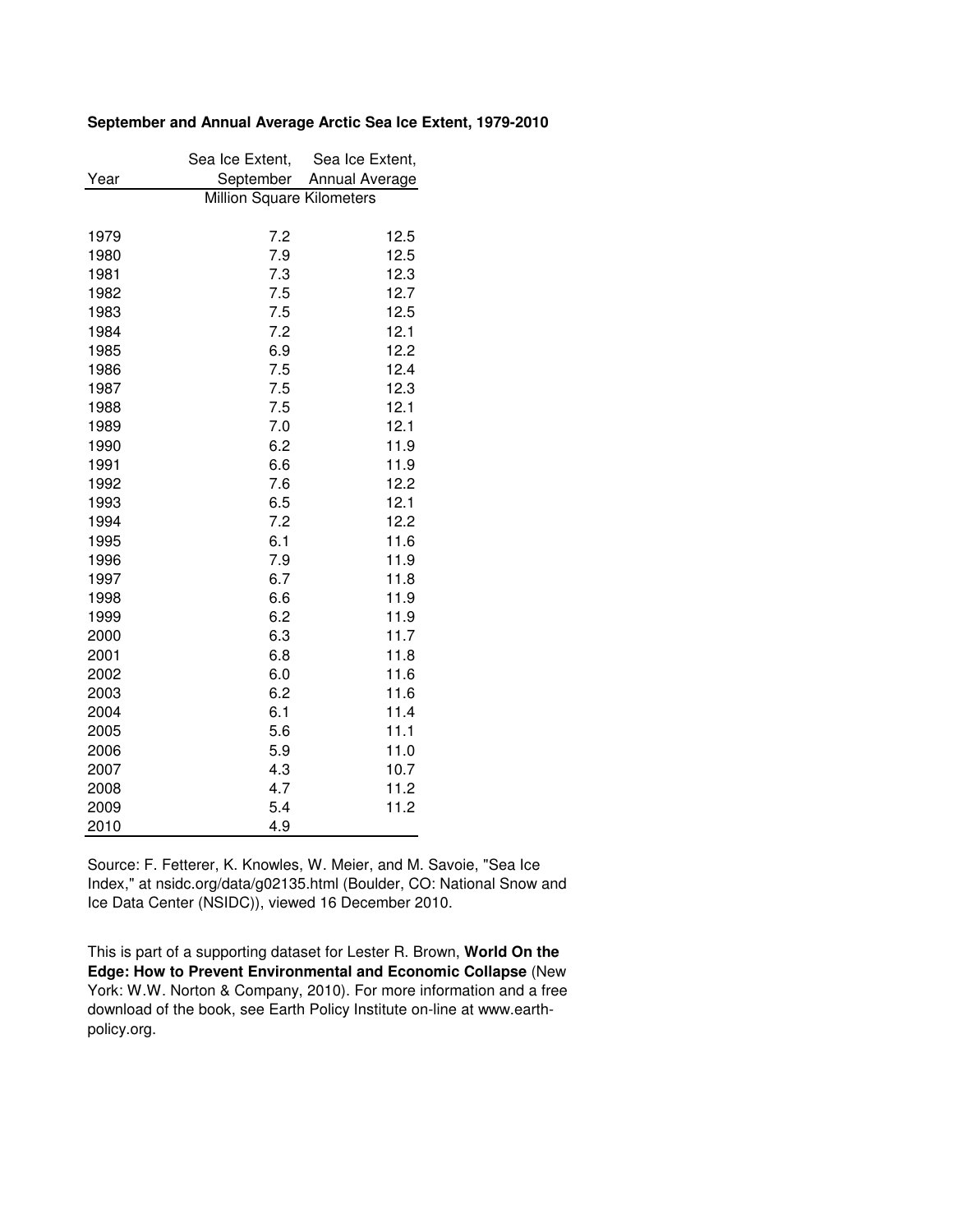

# September Arctic Sea Ice Extent, 1979-2010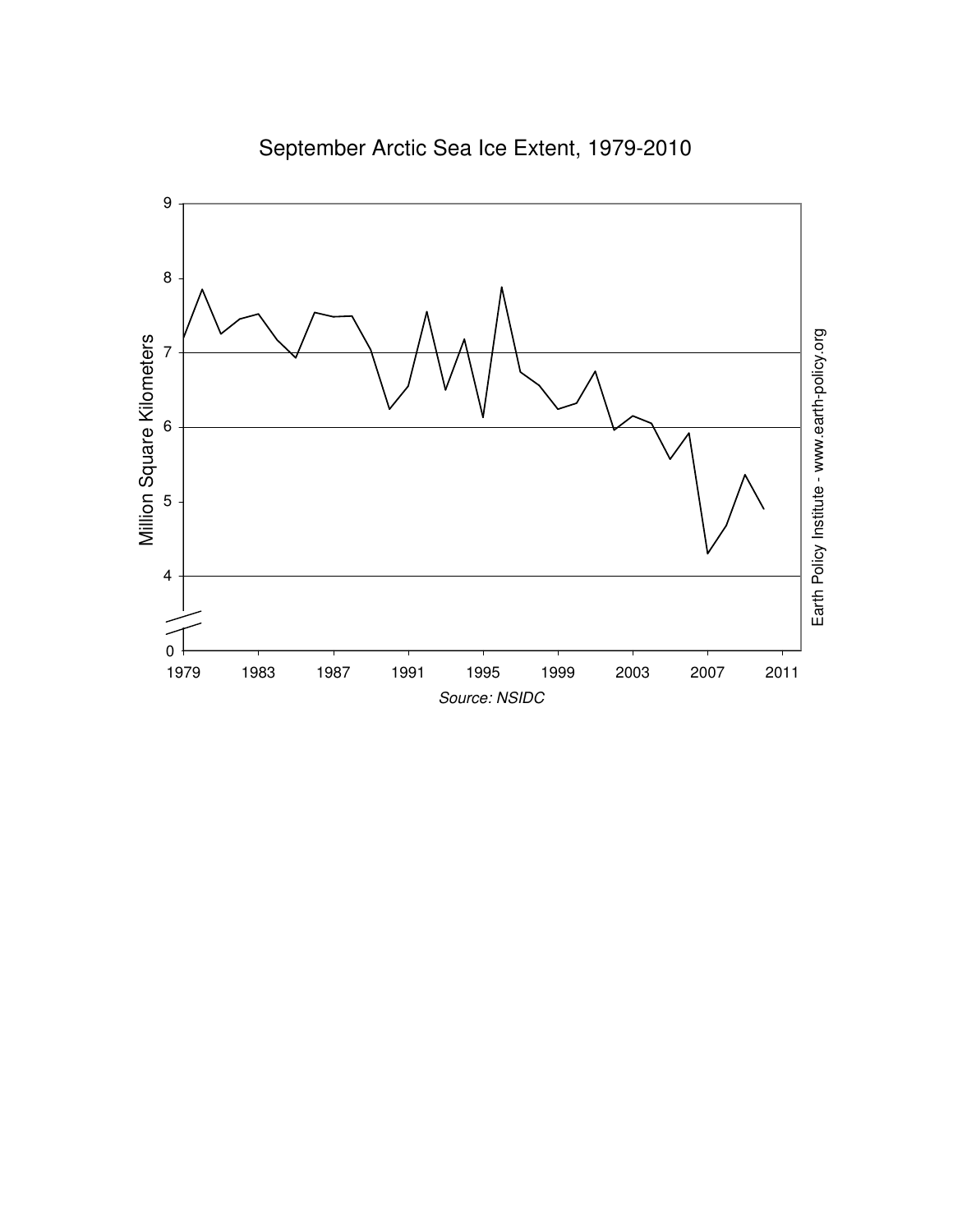| Month     | 1979-2000 Average | 2006 | 2007                      | 2008 | 2009 | 2010 |
|-----------|-------------------|------|---------------------------|------|------|------|
|           |                   |      | Million Square Kilometers |      |      |      |
|           |                   |      |                           |      |      |      |
| January   | 14.8              | 13.6 | 13.8                      | 14.0 | 14.1 | 13.8 |
| February  | 15.6              | 14.4 | 14.5                      | 15.0 | 14.9 | 14.6 |
| March     | 15.7              | 14.4 | 14.7                      | 15.2 | 15.2 | 15.1 |
| April     | 15.0              | 14.0 | 13.9                      | 14.5 | 14.6 | 14.7 |
| May       | 13.6              | 12.6 | 12.9                      | 13.2 | 13.4 | 13.1 |
| June      | 12.2              | 11.1 | 11.5                      | 11.5 | 11.5 | 10.9 |
| July      | 10.1              | 8.7  | 8.1                       | 9.1  | 8.8  | 8.4  |
| August    | 7.7               | 6.5  | 5.4                       | 6.1  | 6.3  | 6.0  |
| September | 7.0               | 5.9  | 4.3                       | 4.7  | 5.4  | 4.9  |
| October   | 9.3               | 8.3  | 6.8                       | 8.4  | 7.5  | 7.7  |
| November  | 11.3              | 9.8  | 10.1                      | 10.6 | 10.3 | 9.9  |
| December  | 13.4              | 12.3 | 12.4                      | 12.5 | 12.5 |      |

# **Arctic Sea Ice Extent by Month, 2006-2010, Compared with the 1979-2000 Average**

Source: F. Fetterer, K. Knowles, W. Meier, and M. Savoie, "Sea Ice Index," at nsidc.org/data/g02135.html (Boulder, CO: National Snow and Ice Data Center (NSIDC)), viewed 16 December 2010.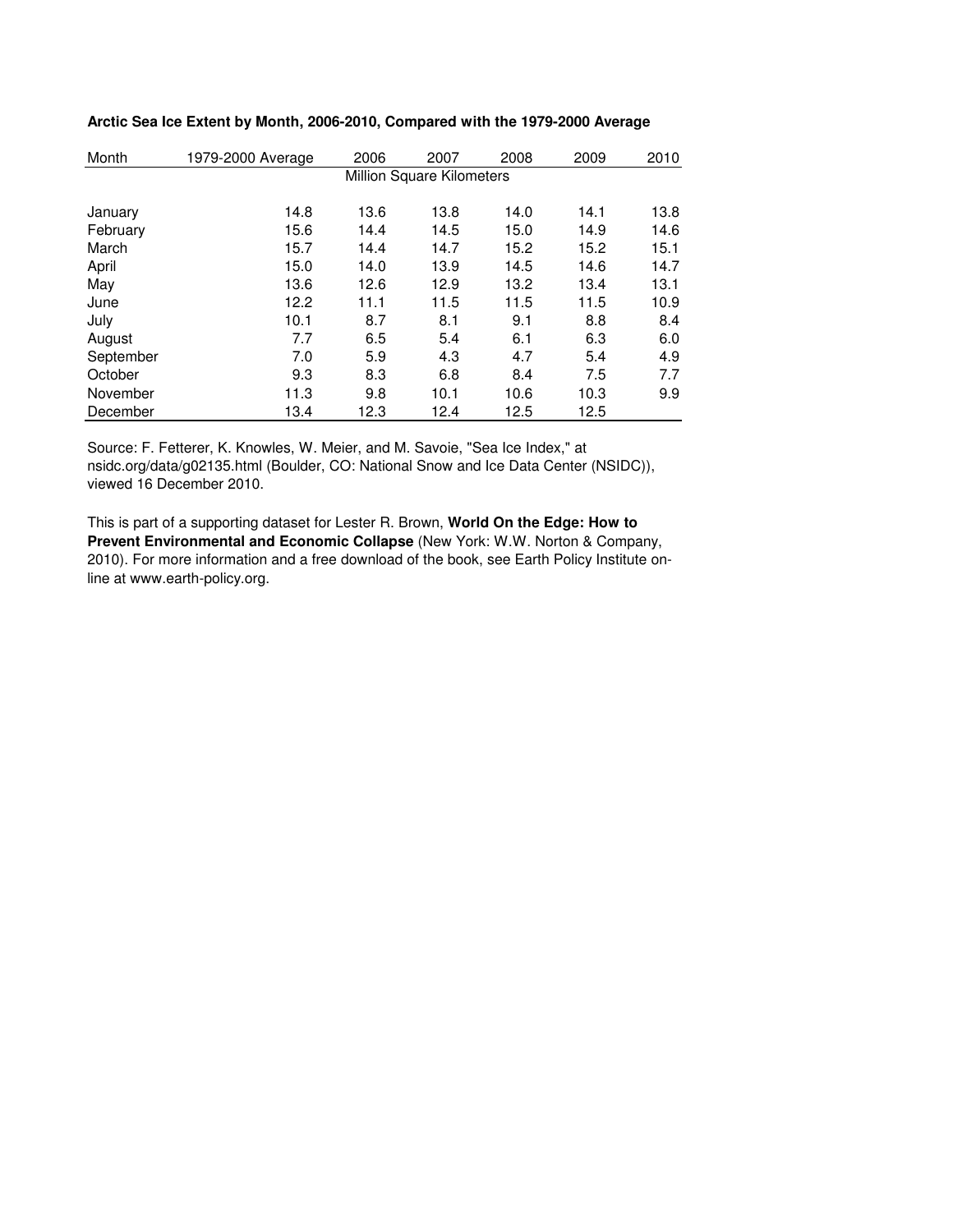

Arctic Sea Ice Extent by Month, 2006-2010, Compared with the 1979-2000 Average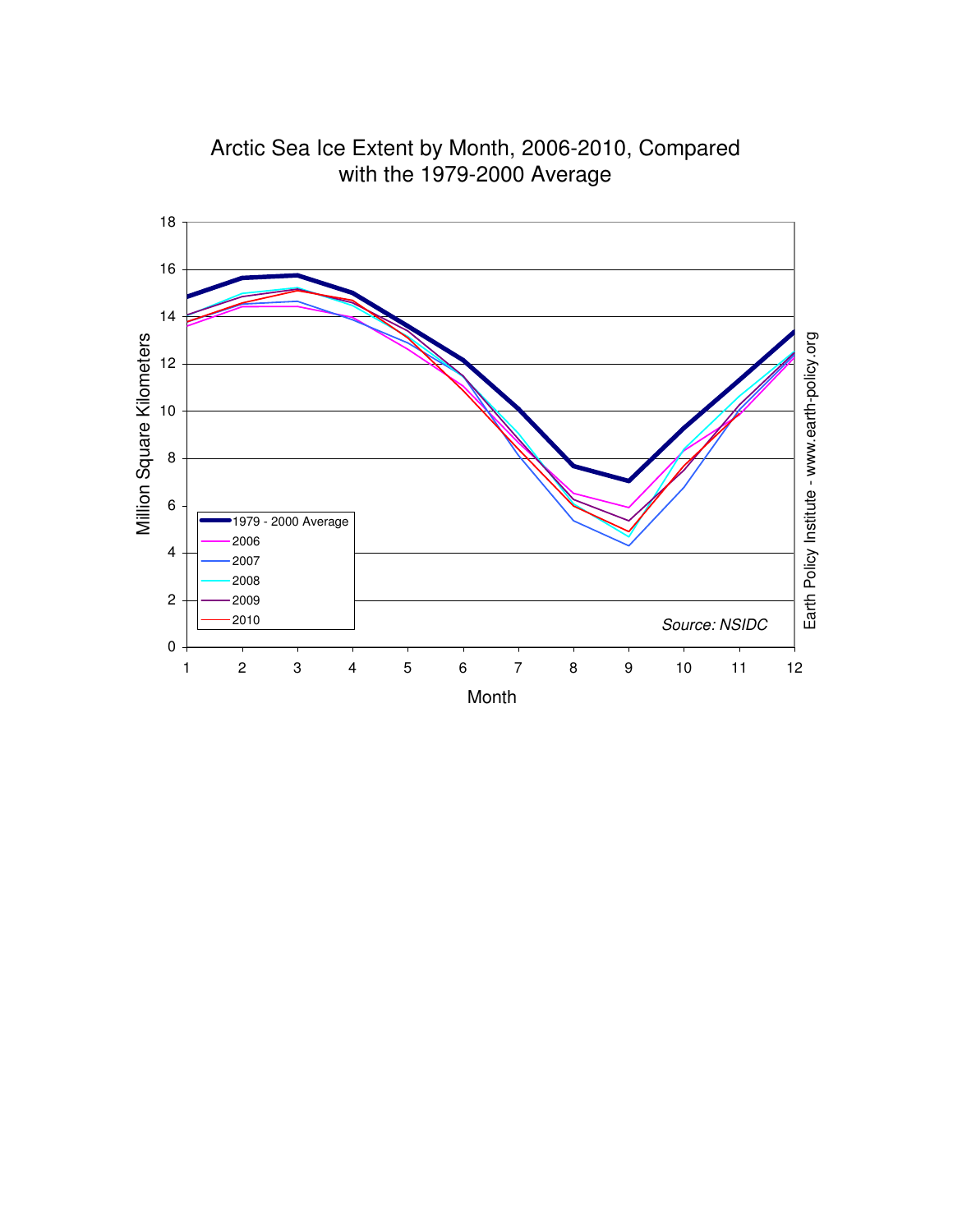| Country                      | Date             | <b>Record Temperature</b> |                                    | Location                   |
|------------------------------|------------------|---------------------------|------------------------------------|----------------------------|
|                              |                  |                           | Degrees Celsius Degrees Fahrenheit |                            |
|                              |                  |                           |                                    |                            |
|                              |                  |                           |                                    |                            |
| Pakistan <sup>1</sup>        | May 26, 2010     | 53.5                      | 128.3                              | Mohenjo-daro               |
| Kuwait                       | June 15, 2010    | 52.6                      | 126.7                              | Abdaly                     |
|                              |                  |                           |                                    |                            |
| Saudi Arabia                 | June 22, 2010    | 52.0                      | 125.6                              | Jeddah                     |
| Iraq                         | June 14, 2010    | 52.0                      | 125.6                              | <b>Basra</b>               |
| Qatar                        | July 14, 2010    | 50.4                      | 122.7                              | Doha Airport               |
| Sudan                        | June 22, 2010    | 49.7                      | 121.5                              | Dongola                    |
| Niger                        | June 23, 2010    | 48.2                      | 118.8                              | <b>Bilma</b>               |
| Chad                         | June 22, 2010    | 47.6                      | 117.7                              | Faya                       |
| Burma (Myanmar) <sup>2</sup> | May 14, 2010     | 47.2                      | 117.0                              | Myinmu                     |
| Bolivia <sup>3</sup>         | October 29, 2010 | 46.7                      | 116.1                              | Villamontes                |
| Cyprus                       | August 1, 2010   | 46.6                      | 115.9                              | Lefconica                  |
|                              |                  |                           |                                    | Utta hydrological station, |
| Russia <sup>4</sup>          | July 12, 2010    | 45.4                      | 113.7                              | Kalmykia Republic          |
| Zambia                       | October 13, 2010 | 42.4                      | 108.3                              | Mfuwe                      |
| Colombia                     | January 24, 2010 | 42.3                      | 108.0                              | Puerto Salgar              |
| Ukraine                      | August 12, 2010  | 42.0                      | 107.6                              | Lukhansk                   |
| Belarus <sup>5</sup>         | August 7, 2010   | 38.9                      | 102.0                              | Gomel                      |
| Finland                      | July 29, 2010    | 37.2                      | 99.0                               | Joensuu                    |
| The Solomon Islands          | February 1, 2010 | 36.1                      | 97.0                               | Honiara Airport            |
| Ascension Island             | March 25, 2010   | 34.9                      | 94.8                               | Georgetown                 |

Notes: Several other countries, including the Azores, Morocco, Estonia, and Latvia came within 1 degree Celsius or less of their previous high-temperature records during 2010. No country set a record for its coldest temperature.

(1) Pakistan record was also a temperature record for the continent of Asia.

(2) Burma record was also a temperature record for Southeast Asia.

(3) Bolivia tied its record temperature, set in Villamontes on three other dates: November 9, 2007, November 1980, and December 1980.

(4) This station is not controlled by the Russian meteorological service and, thus, may not be wholly accurate. If inaccurate, the all-time record is that which was set the previous day: 44.0 °C (111.2 °F) at Yashkul in the Kalmykia Republic.

(5) This broke the previous all-time record of 38.7 °C (101.7 °F) set just a day before in Gorky.

Source: Jeff Masters, "Paula Dying; Zambia Records its Hottest Temperature in History," Dr. Jeff Masters' WunderBlog, Weather Underground , at www.wunderground.com/blog/JeffMasters, 15 October 2010; Jeff Masters, e-mails to Alexandra Giese, Earth Policy Institute, 19 November 2010 and 3 December 2010.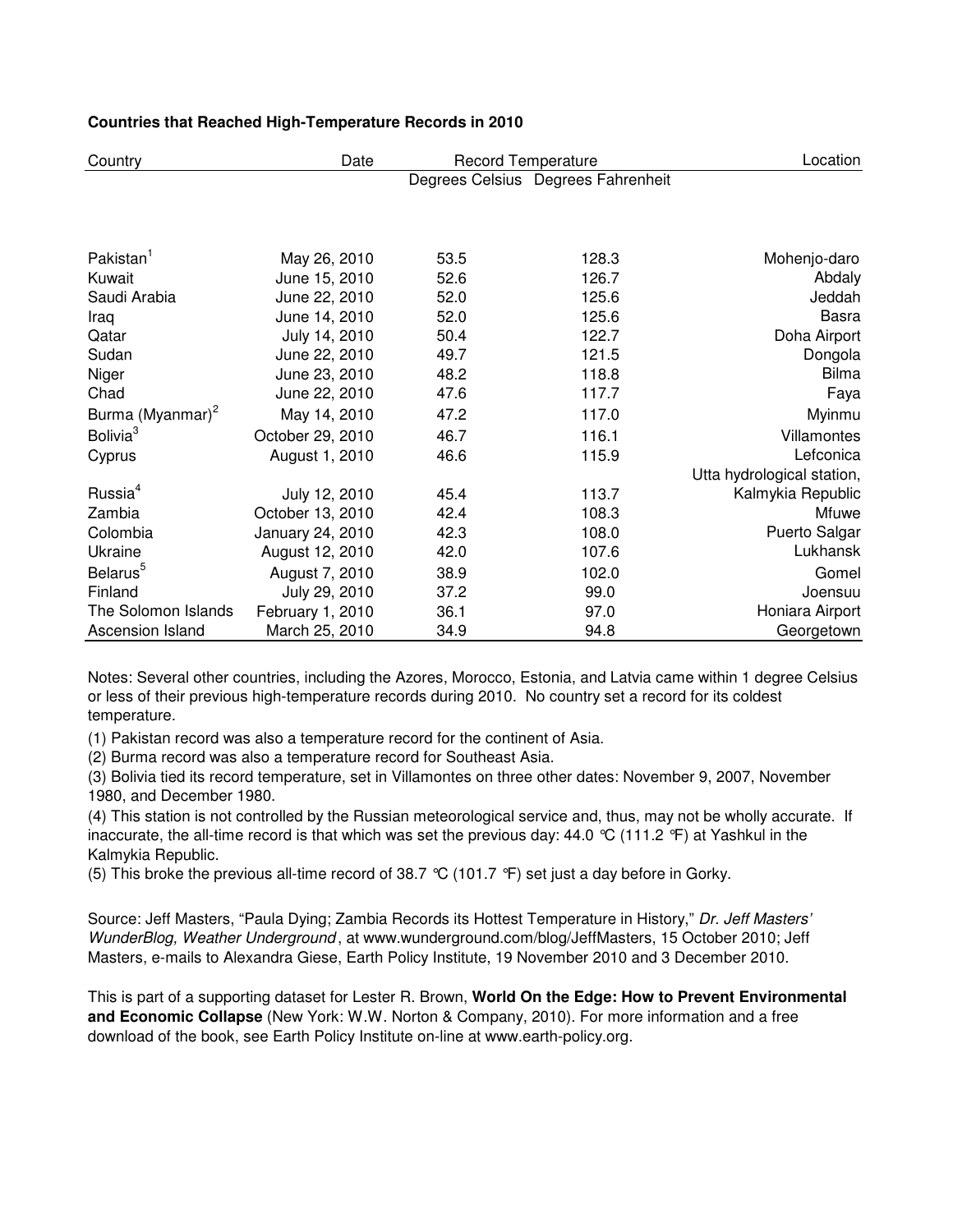# **Selected U.S. Cities with Record-High Summer Average Temperatures in 2010**

| City               | Temperature        |
|--------------------|--------------------|
|                    | Degrees Fahrenheit |
|                    |                    |
| New York, NY       | 77.8               |
| Washington, DC     | 81.3               |
| Dulles, VA         | 77.8               |
| Richmond, VA       | 81.3               |
| Atlantic City, NJ  | 77.5               |
| Philadelphia, PA   | 79.6               |
| Trenton, NJ        | 77.7               |
| Wilmington, DE     | 77.8               |
| Baltimore, MD      | 79.2               |
| Norfolk, VA        | 81.1               |
| Tampa, FL          | 84.5               |
| Lakeland, FL       | 84.6               |
| St. Petersburg, FL | 85.6               |
| Asheville, NC      | 75.4               |
| Greenville, SC     | 81.0               |

Note: Temperatures are June - August temperatures.

Source: Christopher C. Burt, "The Remarkable Summer of 2010," Weather Extremes Blog, Weather Underground , at www.wunderground.com/blog/weatherhistorian, 22 September 2010.